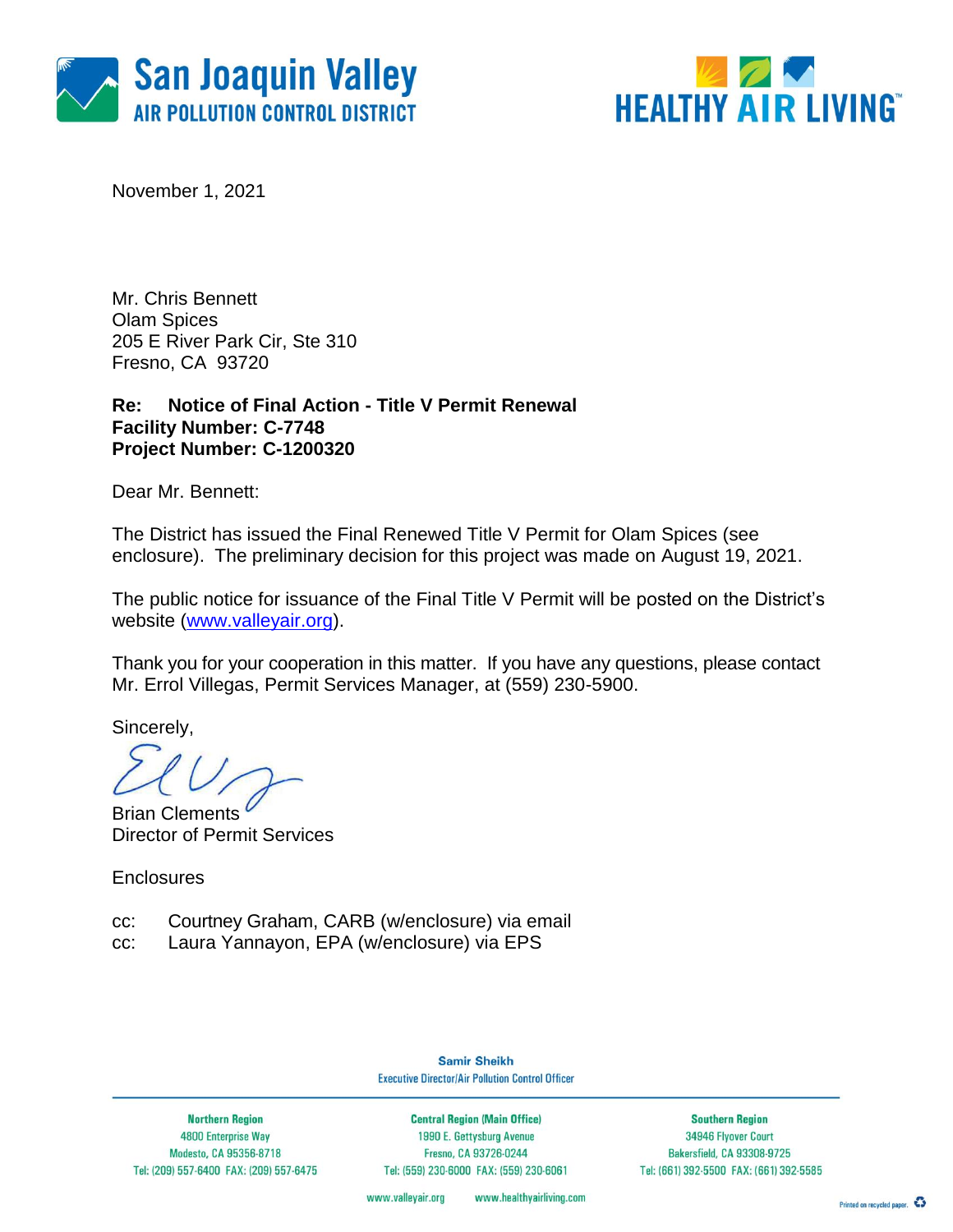# **Permit to Operate**

**FACILITY:** C-7748 **EXPIRATION DATE:** 07/31/2025 **LEGAL OWNER OR OPERATOR: OLAM SPICES<br>MAILING ADDRESS: 205 E RIVER P/** 

**MAILING ADDRESS:** 205 E RIVER PARK CIR, STE 310 FRESNO, CA 93720

**FACILITY LOCATION:** 47641 W NEES AVE

**FACILITY DESCRIPTION:** AGRICULTURAL PRODUCTS PROCESSING - DEHYDRATING

The Facility's Permit to Operate may include Facility-wide Requirements as well as requirements that apply to specific permit units.

FIREBAUGH, CA 93622

This Permit to Operate remains valid through the permit expiration date listed above, subject to payment of annual permit fees and compliance with permit conditions and all applicable local, state, and federal regulations. This permit is valid only at the location specified above, and becomes void upon any transfer of ownership or location. Any modification of the equipment or operation, as defined in District Rule 2201, will require prior District approval. This permit shall be posted as prescribed in District Rule 2010.

Samir Sheikh Brian Clements<br>Executive Director / APCO Director of Permit Services

Oct 29 2021 2:56PM -- AHMADS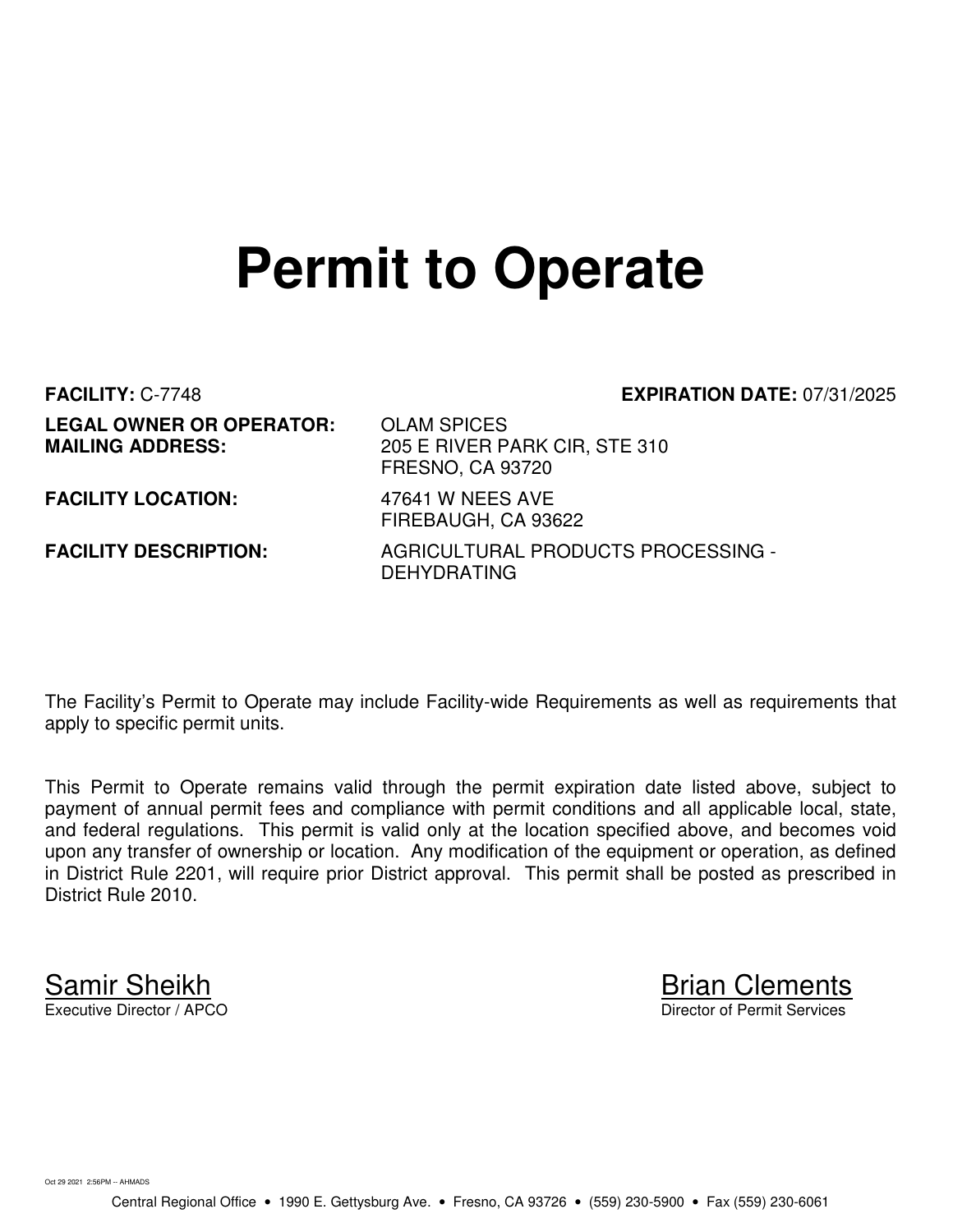### **FACILITY:** C-7748-0-2 **EXPIRATION DATE:** 07/31/2025

## **FACILITY-WIDE REQUIREMENTS**

- 1. The owner or operator shall notify the District of any breakdown condition as soon as reasonably possible, but no later than one hour after its detection, unless the owner or operator demonstrates to the District's satisfaction that the longer reporting period was necessary. [District Rule 1100, 6.1; County Rules 110 (Fresno, Stanislaus, San Joaquin); 109 (Merced); 113 (Madera); and 111 (Kern, Tulare, Kings)] Federally Enforceable Through Title V Permit
- 2. The District shall be notified in writing within ten days following the correction of any breakdown condition. The breakdown notification shall include a description of the equipment malfunction or failure, the date and cause of the initial failure, the estimated emissions in excess of those allowed, and the methods utilized to restore normal operations. [District Rule 1100, 7.0; County Rules 110 (Fresno, Stanislaus, San Joaquin); 109 (Merced); 113 (Madera); and 111 (Kern, Tulare, Kings)] Federally Enforceable Through Title V Permit
- 3. The owner or operator of any stationary source operation that emits more than 25 tons per year of nitrogen oxides or reactive organic compounds, shall provide the District annually with a written statement in such form and at such time as the District prescribes, showing actual emissions of nitrogen oxides and reactive organic compounds from that source. [District Rule 1160, 5.0] Federally Enforceable Through Title V Permit
- 4. Any person building, altering or replacing any operation, article, machine, equipment, or other contrivance, the use of which may cause the issuance of air contaminants or the use of which may eliminate, reduce, or control the issuance of air contaminants, shall first obtain an Authority to Construct (ATC) from the District unless exempted by District Rule 2020 (12/20/07). [District Rule 2010, 3.0 and 4.0; and 2020] Federally Enforceable Through Title V Permit
- 5. The permittee must comply with all conditions of the permit including permit revisions originated by the District. All terms and conditions of a permit that are required pursuant to the Clean Air Act (CAA), including provisions to limit potential to emit, are enforceable by the EPA and Citizens under the CAA. Any permit noncompliance constitutes a violation of the CAA and the District Rules and Regulations, and is grounds for enforcement action, for permit termination, revocation, reopening and reissuance, or modification; or for denial of a permit renewal application. [District Rules 2070, 7.0; 2080; and 2520, 9.8.1 and 9.13.1] Federally Enforceable Through Title V Permit
- 6. A Permit to Operate or an Authority to Construct shall not be transferred unless a new application is filed with and approved by the District. [District Rule 2031] Federally Enforceable Through Title V Permit
- 7. Every application for a permit required under Rule 2010 (12/17/92) shall be filed in a manner and form prescribed by the District. [District Rule 2040] Federally Enforceable Through Title V Permit
- 8. The operator shall maintain records of required monitoring that include: 1) the date, place, and time of sampling or measurement; 2) the date(s) analyses were performed; 3) the company or entity that performed the analysis; 4) the analytical techniques or methods used; 5) the results of such analysis; and 6) the operating conditions at the time of sampling or measurement. [District Rule 2520, 9.4.1] Federally Enforceable Through Title V Permit
- 9. The operator shall retain records of all required monitoring data and support information for a period of at least 5 years from the date of the monitoring sample, measurement, or report. Support information includes copies of all reports required by the permit and, for continuous monitoring instrumentation, all calibration and maintenance records and all original strip-chart recordings. [District Rule 2520, 9.4.2] Federally Enforceable Through Title V Permit

FACILITY-WIDE REQUIREMENTS CONTINUE ON NEXT PAGE

These terms and conditions are part of the Facility-wide Permit to Operate. Any amendments to these Facility-wide Requirements that affect specific Permit Units may constitute modification of those Permit Units.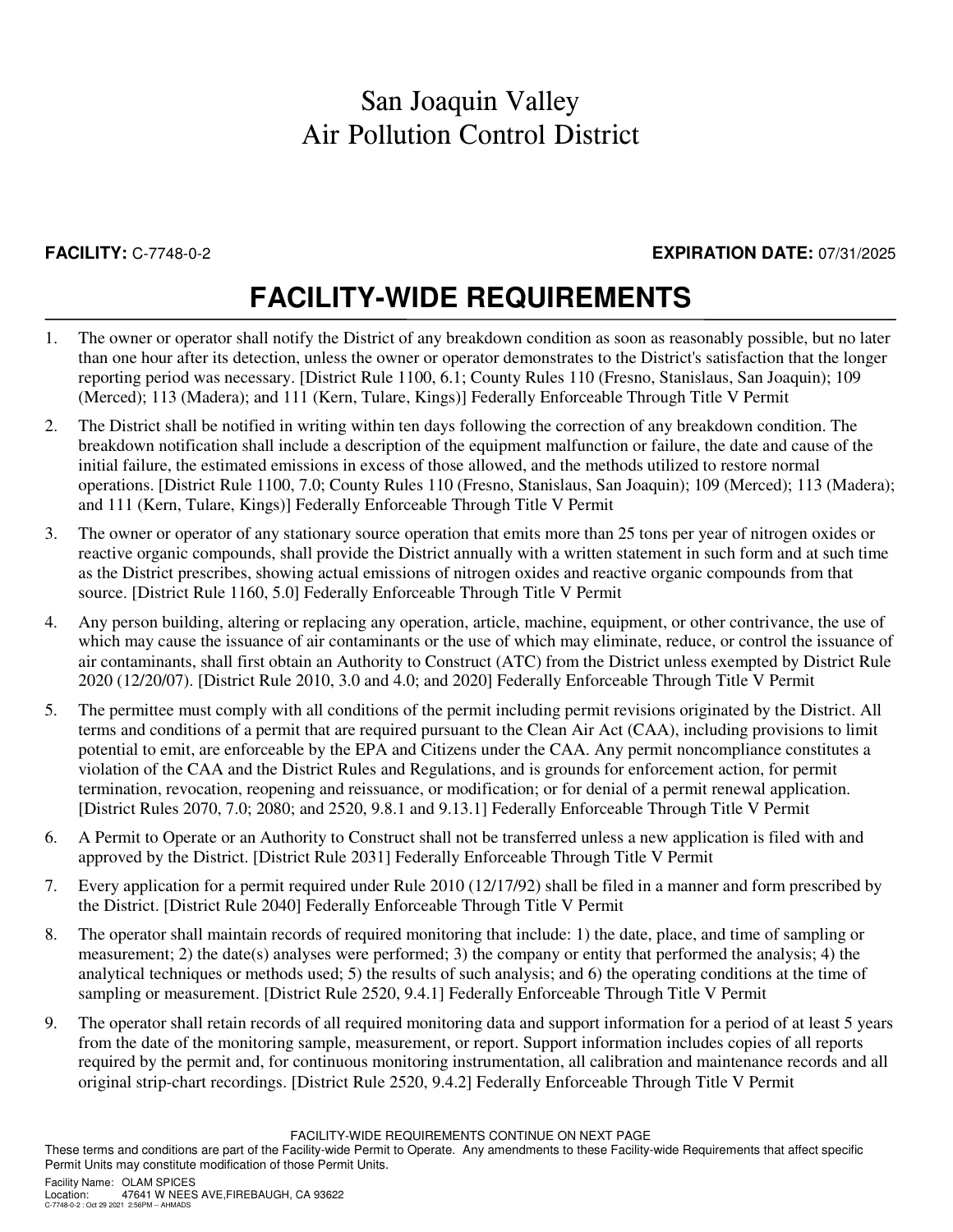Facility-wide Requirements for C-7748-0-2 (continued) Page 2 of 4

- 10. The operator shall submit reports of any required monitoring at least every six months unless a different frequency is required by an applicable requirement. All instances of deviations from permit requirements must be clearly identified in such reports. [District Rule 2520, 9.5.1] Federally Enforceable Through Title V Permit
- 11. Deviations from permit conditions must be promptly reported, including deviations attributable to upset conditions, as defined in the permit. For the purpose of this condition, promptly means as soon as reasonably possible, but no later than 10 days after detection. The report shall include the probable cause of such deviations, and any corrective actions or preventive measures taken. All required reports must be certified by a responsible official consistent with section 10.0 of District Rule 2520 (6/21/01). [District Rules 2520, 9.5.2 and 1100, 7.0] Federally Enforceable Through Title V Permit
- 12. If for any reason a permit requirement or condition is being challenged for its constitutionality or validity by a court of competent jurisdiction, the outcome of such challenge shall not affect or invalidate the remainder of the conditions or requirements in that permit. [District Rule 2520, 9.7] Federally Enforceable Through Title V Permit
- 13. It shall not be a defense for a permittee in an enforcement action that it would have been necessary to halt or reduce the permitted activity in order to maintain compliance with the conditions of the permit. [District Rule 2520, 9.8.2] Federally Enforceable Through Title V Permit
- 14. The permit may be modified, revoked, reopened and reissued, or terminated for cause. The filing of a request by the permittee for a permit modification, revocation and reissuance, or termination, or a notification of planned changes or anticipated noncompliance does not stay any permit condition. [District Rule 2520, 9.8.3] Federally Enforceable Through Title V Permit
- 15. The permit does not convey any property rights of any sort, or any exclusive privilege. [District Rule 2520, 9.8.4] Federally Enforceable Through Title V Permit
- 16. The Permittee shall furnish to the District, within a reasonable time, any information that the District may request in writing to determine whether cause exists for modifying, revoking and reissuing, or terminating the permit or to determine compliance with the permit. Upon request, the permittee shall also furnish to the District copies of records required to be kept by the permit or, for information claimed to be confidential, the permittee may furnish such records directly to EPA along with a claim of confidentiality. [District Rule 2520, 9.8.5] Federally Enforceable Through Title V Permit
- 17. The permittee shall pay annual permit fees and other applicable fees as prescribed in Regulation III of the District Rules and Regulations. [District Rule 2520, 9.9] Federally Enforceable Through Title V Permit
- 18. Upon presentation of appropriate credentials, a permittee shall allow an authorized representative of the District to enter the permittee's premises where a permitted source is located or emissions related activity is conducted, or where records must be kept under condition of the permit. [District Rule 2520, 9.13.2.1] Federally Enforceable Through Title V Permit
- 19. Upon presentation of appropriate credentials, a permittee shall allow an authorized representative of the District to have access to and copy, at reasonable times, any records that must be kept under the conditions of the permit. [District Rule 2520, 9.13.2.2] Federally Enforceable Through Title V Permit
- 20. Upon presentation of appropriate credentials, a permittee shall allow an authorized representative of the District to inspect at reasonable times any facilities, equipment, practices, or operations regulated or required under the permit. [District Rule 2520, 9.13.2.3] Federally Enforceable Through Title V Permit
- 21. Upon presentation of appropriate credentials, a permittee shall allow an authorized representative of the District to sample or monitor, at reasonable times, substances or parameters for the purpose of assuring compliance with the permit or applicable requirements. [District Rule 2520, 9.13.2.4] Federally Enforceable Through Title V Permit
- 22. No air contaminants shall be discharged into the atmosphere for a period or periods aggregating more than 3 minutes in any one hour which is as dark or darker than Ringelmann #1 or equivalent to 20% opacity and greater, unless specifically exempted by District Rule 4101 (02/17/05). If the equipment or operation is subject to a more stringent visible emission standard as prescribed in a permit condition, the more stringent visible emission limit shall supersede this condition. [District Rule 4101, and County Rules 401 (in all eight counties in the San Joaquin Valley)] Federally Enforceable Through Title V Permit

FACILITY-WIDE REQUIREMENTS CONTINUE ON NEXT PAGE These terms and conditions are part of the Facility-wide Permit to Operate.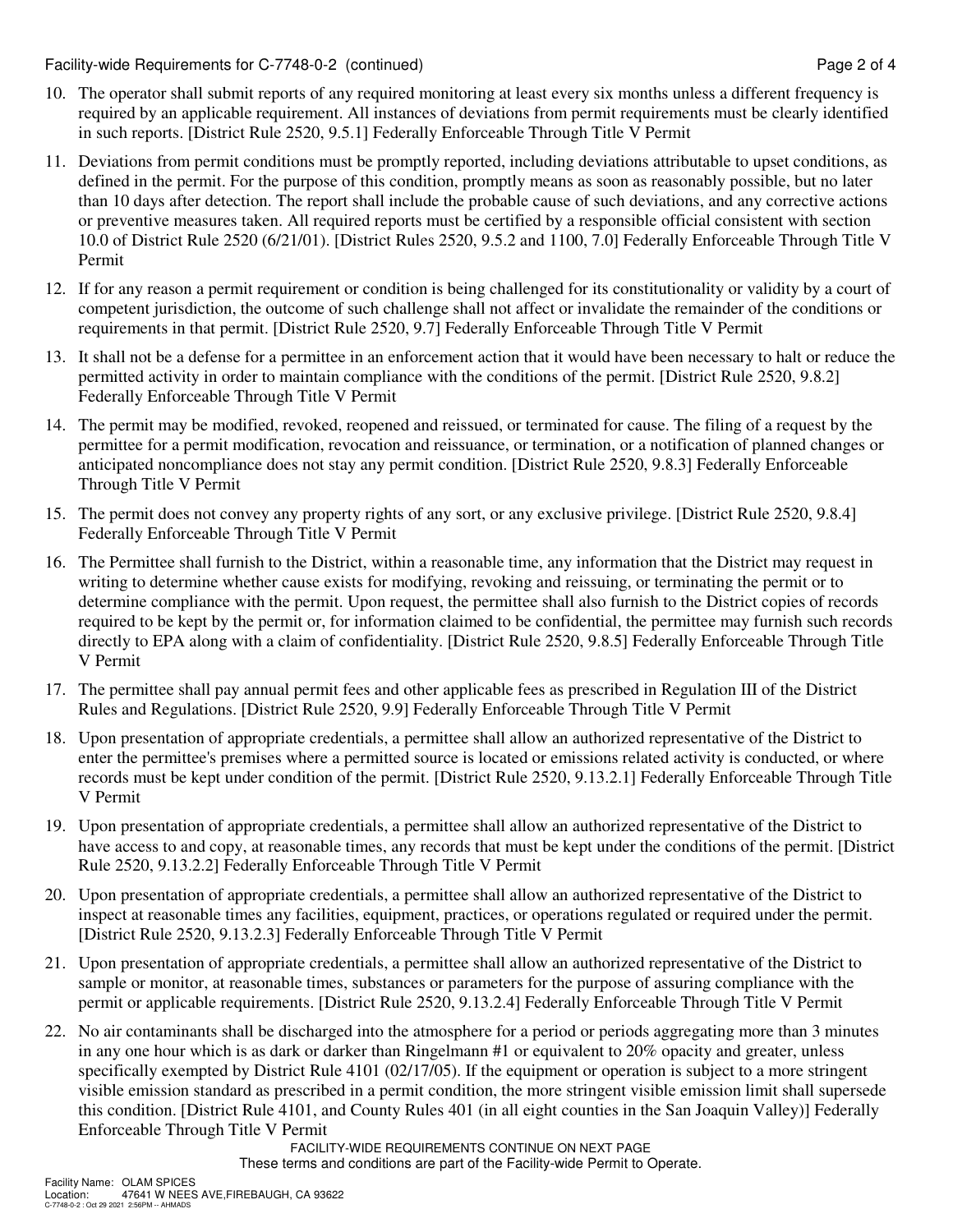Facility-wide Requirements for C-7748-0-2 (continued) Page 3 of 4

- 23. No person shall manufacture, blend, repackage, supply, sell, solicit or apply any architectural coating with a VOC content in excess of the corresponding limit specified in Table of Standards 1 effective until 12/30/10 or Table of Standards 2 effective on and after 1/1/11 of District Rule 4601 (12/17/09) for use or sale within the District. [District Rule 4601, 5.1] Federally Enforceable Through Title V Permit
- 24. All VOC-containing materials subject to Rule 4601 (12/17/09) shall be stored in closed containers when not in use. [District Rule 4601, 5.4] Federally Enforceable Through Title V Permit
- 25. The permittee shall comply with all the Labeling and Test Methods requirements outlined in Rule 4601 sections 6.1 and 6.3 (12/17/09). [District Rule 4601, 6.1 and 6.3] Federally Enforceable Through Title V Permit
- 26. With each report or document submitted under a permit requirement or a request for information by the District or EPA, the permittee shall include a certification of truth, accuracy, and completeness by a responsible official. [District Rule 2520, 9.13.1 and 10.0] Federally Enforceable Through Title V Permit
- 27. If the permittee performs maintenance on, or services, repairs, or disposes of appliances, the permittee shall comply with the standards for Recycling and Emissions Reduction pursuant to 40 CFR Part 82, Subpart F. [40 CFR 82 Subpart F] Federally Enforceable Through Title V Permit
- 28. If the permittee performs service on motor vehicles when this service involves the ozone-depleting refrigerant in the motor vehicle air conditioner (MVAC), the permittee shall comply with the standards for Servicing of Motor Vehicle Air Conditioners pursuant to all the applicable requirements as specified in 40 CFR Part 82, Subpart B. [40 CFR Part 82, Subpart B] Federally Enforceable Through Title V Permit
- 29. Disturbances of soil related to any construction, demolition, excavation, extraction, or other earthmoving activities shall comply with the requirements for fugitive dust control in District Rule 8021 unless specifically exempted under Section 4.0 of Rule 8021 (8/19/2004) or Rule 8011 (8/19/2004). [District Rules 8011 and 8021] Federally Enforceable Through Title V Permit
- 30. Outdoor handling, storage and transport of any bulk material which emits dust shall comply with the requirements of District Rule 8031, unless specifically exempted under Section 4.0 of Rule 8031 (8/19/2004) or Rule 8011 (8/19/2004). [District Rules 8011 and 8031] Federally Enforceable Through Title V Permit
- 31. An owner/operator shall prevent or cleanup any carryout or trackout in accordance with the requirements of District Rule 8041 Section 5.0, unless specifically exempted under Section 4.0 of Rule 8041 (8/19/2004) or Rule 8011 (8/19/2004). [District Rules 8011 and 8041] Federally Enforceable Through Title V Permit
- 32. Whenever open areas are disturbed, or vehicles are used in open areas, the facility shall comply with the requirements of Section 5.0 of District Rule 8051, unless specifically exempted under Section 4.0 of Rule 8051 (8/19/2004) or Rule 8011 (8/19/2004). [District Rules 8011 and 8051] Federally Enforceable Through Title V Permit
- 33. Any paved road or unpaved road shall comply with the requirements of District Rule 8061 unless specifically exempted under Section 4.0 of Rule 8061 (8/19/2004) or Rule 8011 (8/19/2004). [District Rules 8011 and 8061] Federally Enforceable Through Title V Permit
- 34. Any unpaved vehicle/equipment area that anticipates more than 50 Average annual daily Trips (AADT) shall comply with the requirements of Section 5.1.1 of District Rule 8071. Any unpaved vehicle/equipment area that anticipates more than 150 vehicle trips per day (VDT) shall comply with the requirements of Section 5.1.2 of District Rule 8071. On each day that 25 or more VDT with 3 or more axles will occur on an unpaved vehicle/equipment traffic area, the owner/operator shall comply with the requirements of Section 5.1.3 of District Rule 8071. On each day when a special event will result in 1,000 or more vehicles that will travel/park on an unpaved area, the owner/operator shall comply with the requirements of Section 5.1.4 of District Rule 8071. All sources shall comply with the requirements of Section 5.0 of District Rule 8071 unless specifically exempted under Section 4.0 of Rule 8071 (9/16/2004) or Rule 8011 (8/19/2004). [District Rules 8011 and 8071] Federally Enforceable Through Title V Permit
- 35. Any owner or operator of a demolition or renovation activity, as defined in 40 CFR 61.141, shall comply with the applicable inspection, notification, removal, and disposal procedures for asbestos containing materials as specified in 40 CFR 61.145 (Standard for Demolition and Renovation). [40 CFR 61 Subpart M] Federally Enforceable Through Title V Permit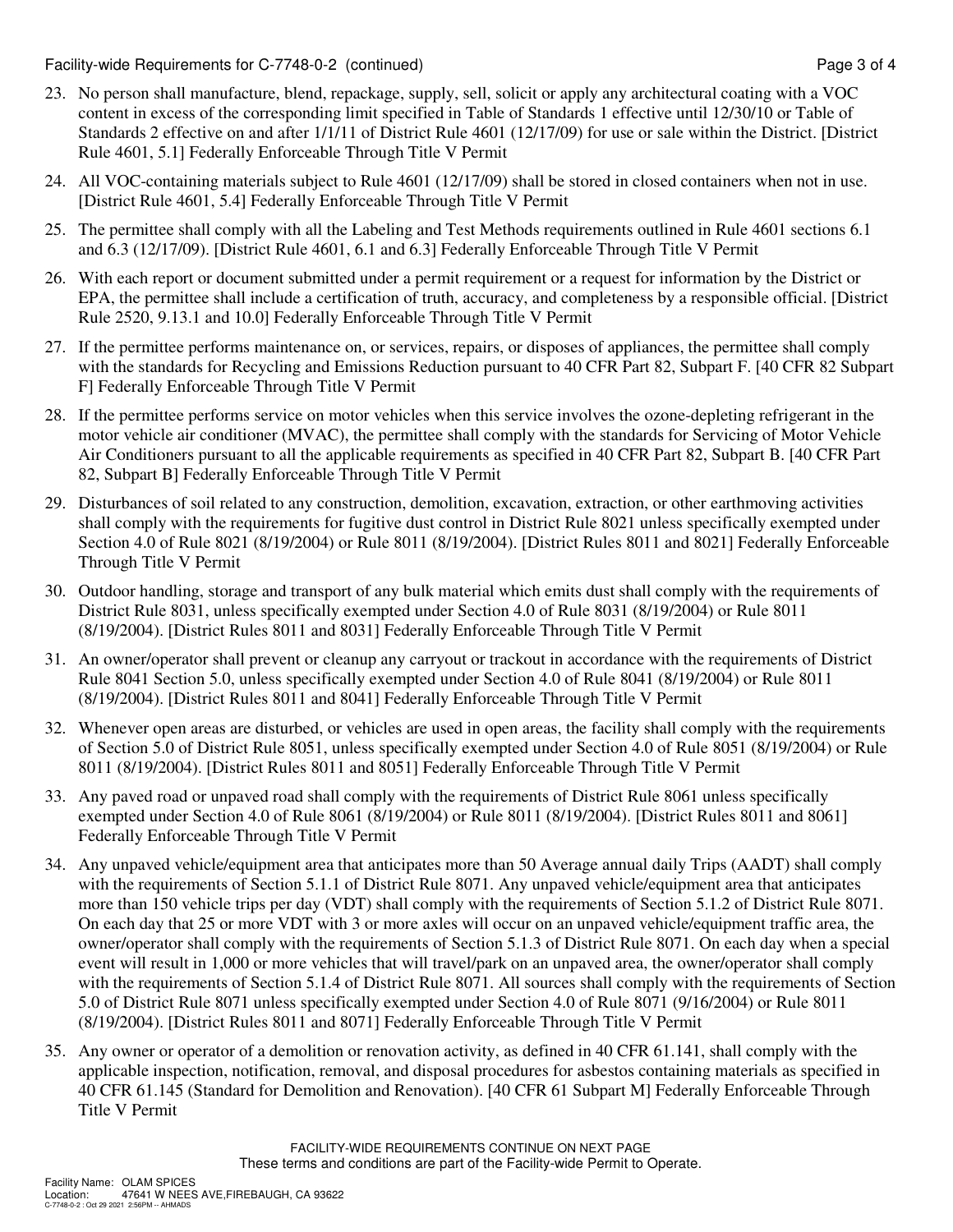Facility-wide Requirements for C-7748-0-2 (continued) Page 4 of 4

- 36. The permittee shall submit certifications of compliance with the terms and standards contained in Title V permits, including emission limits, standards and work practices, to the District and the EPA annually (or more frequently as specified in an applicable requirement or as specified by the District). The certification shall include the identification of each permit term or condition, the compliance status, whether compliance was continuous or intermittent, the methods used for determining the compliance status, and any other facts required by the District to determine the compliance status of the source. [District Rule 2520, 9.16] Federally Enforceable Through Title V Permit
- 37. The permittee shall submit an application for Title V permit renewal to the District at least six months, but not greater than 18 months, prior to the permit expiration date. [District Rule 2520, 5.2] Federally Enforceable Through Title V Permit
- 38. When a term is not defined in a Title V permit condition, the definition in the rule cited as the origin and authority for the condition in a Title V permits shall apply. [District Rule 2520, 9.1.1] Federally Enforceable Through Title V Permit
- 39. Compliance with permit conditions in the Title V permit shall be deemed in compliance with the following outdated SIP requirements: Rule 401 (Madera, Fresno, Kern, Kings, San Joaquin, Stanislaus, Tulare and Merced), Rule 110 (Fresno, Stanislaus, San Joaquin), Rule 109 (Merced), Rule 113 (Madera), Rule 111 (Kern, Tulare, Kings), and Rule 202 (Fresno, Kern, Tulare, Kings, Madera, Stanislaus, Merced, San Joaquin). A permit shield is granted from these requirements. [District Rule 2520, 13.2] Federally Enforceable Through Title V Permit
- 40. Compliance with permit conditions in the Title V permit shall be deemed in compliance with the following applicable requirements: SJVUAPCD Rules 1100, sections 6.1 and 7.0 (12/17/92); 2010, sections 3.0 and 4.0 (12/17/92); 2031 (12/17/92); 2040 (12/17/92); 2070, section 7.0 (12/17/92); 2080 (12/17/92); 4101 (2/17/05); 4601 (12/17/09); 8021 (8/19/2004); 8031 (8/19/2004); 8041 (8/19/2004); 8051 (8/19/2004); 8061 (8/19/2004); and 8071 (9/16/2004). A permit shield is granted from these requirements. [District Rule 2520, 13.2] Federally Enforceable Through Title V Permit
- 41. No air contaminant shall be released into the atmosphere which causes a public nuisance. [District Rule 4102]
- 42. On August 31, 2015, the initial Title V permit was issued. The reporting periods for the Report of Required Monitoring and the Compliance Certification Report begin September 1 of every year, unless alternative dates are approved by the District Compliance Division. These reports are due within 30 days after the end of the reporting period. [District Rule 2520] Federally Enforceable Through Title V Permit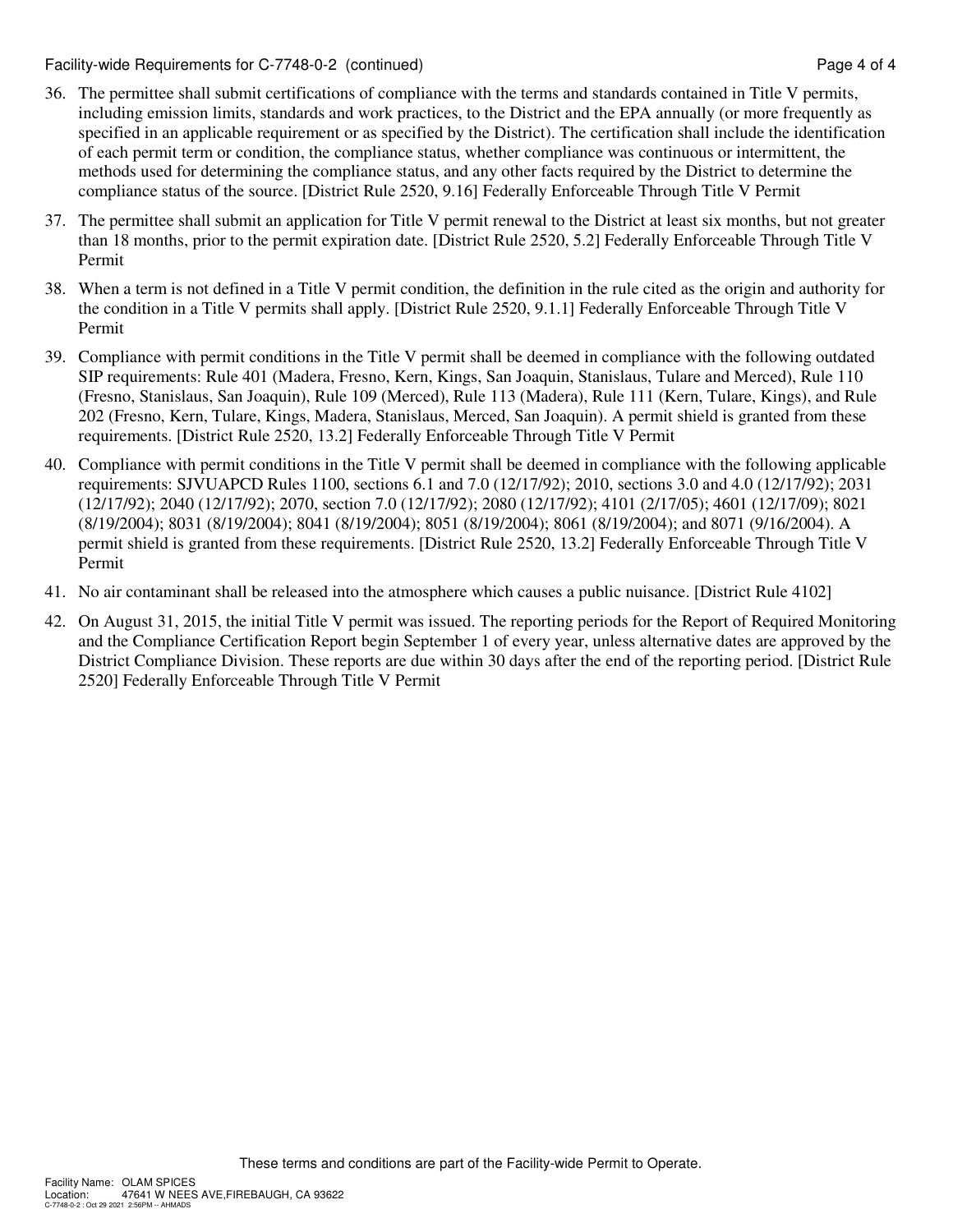#### **PERMIT UNIT:** C-7748-1-8 **EXPIRATION DATE:** 07/31/2025

### **EQUIPMENT DESCRIPTION:**

VEGETABLE MILLING OPERATION (MILL ROOM #1) CONSISTING OF A SWECO SEPARATORS, HAMMER MILL, POWDER MILL, ROLLER MILL, ROTO SEIVE, DUMP STATIONS, VIBRATING TABLE, GREAT WESTERN ROTATING SCREEN, AIR TABLE, AND TWO POWDER CONSOLIDATION UNITS (BAGHOUSE UNITS) ALL SERVED BY A 22,000 CFM SAUNCO MODEL 12SFLB-144 BAGHOUSE DUST COLLECTOR (SHARED WITH UNIT -2) AND A 35,000 CFM DONALDSON MODEL 225FS BAGHOUSE DUST COLLECTOR (SHARED WITH UNITS -2, -10, -11) AND A SCANMASTER SATAKE COLOR SORTER

- 1. Particulate matter emissions shall not exceed 0.1 grains/dscf in concentration. [District Rule 4201] Federally Enforceable Through Title V Permit
- 2. Visible emissions from each baghouse serving the mill room shall not equal or exceed 5% opacity for a period or periods aggregating more than three minutes in one hour. [District Rule 2201] Federally Enforceable Through Title V Permit
- 3. Each baghouse shall be maintained and operated according to manufacturer's specifications. [District Rule 2201] Federally Enforceable Through Title V Permit
- 4. Each baghouse's cleaning frequency and duration shall be adjusted to optimize the control efficiency. [District Rule 2201] Federally Enforceable Through Title V Permit
- 5. Material removed from each baghouse shall be disposed of in a manner preventing entrainment into the atmosphere. [District Rule 2201] Federally Enforceable Through Title V Permit
- 6. Replacement bags numbering at least 10% of the total number of bags in the baghouse shall be maintained on the premises. [District Rule 2201] Federally Enforceable Through Title V Permit
- 7. Each baghouse shall be equipped with a pressure differential gauge to indicate the pressure drop across the bags.The gauge shall be maintained in good working condition at all times and shall be located in an easily accessible location. [District Rule 2201] Federally Enforceable Through Title V Permit
- 8. The Saunco baghouse shall operate at all times with a minimum differential pressure of 2 inches water column and a maximum differential pressure of 9 inches water column. [District Rule 2201] Federally Enforceable Through Title V Permit
- 9. The Donaldson baghouse shall operate at all times with a minimum differential pressure of 2 inches water column and a maximum differential pressure of 10 inches water column. [District Rule 2201] Federally Enforceable Through Title V Permit
- 10. Differential operating pressure of each baghouse shall be monitored and recorded on each day that the baghouse operates. [District Rule 2201] Federally Enforceable Through Title V Permit
- 11. Each baghouse shall achieve a PM10 control efficiency of at least 99%, on an individual baghouse basis. [District Rule 2201] Federally Enforceable Through Title V Permit
- 12. Emissions from the vegetable milling room shall not exceed 0.052 lb-PM10/ton of material processed. [District Rule 2201] Federally Enforceable Through Title V Permit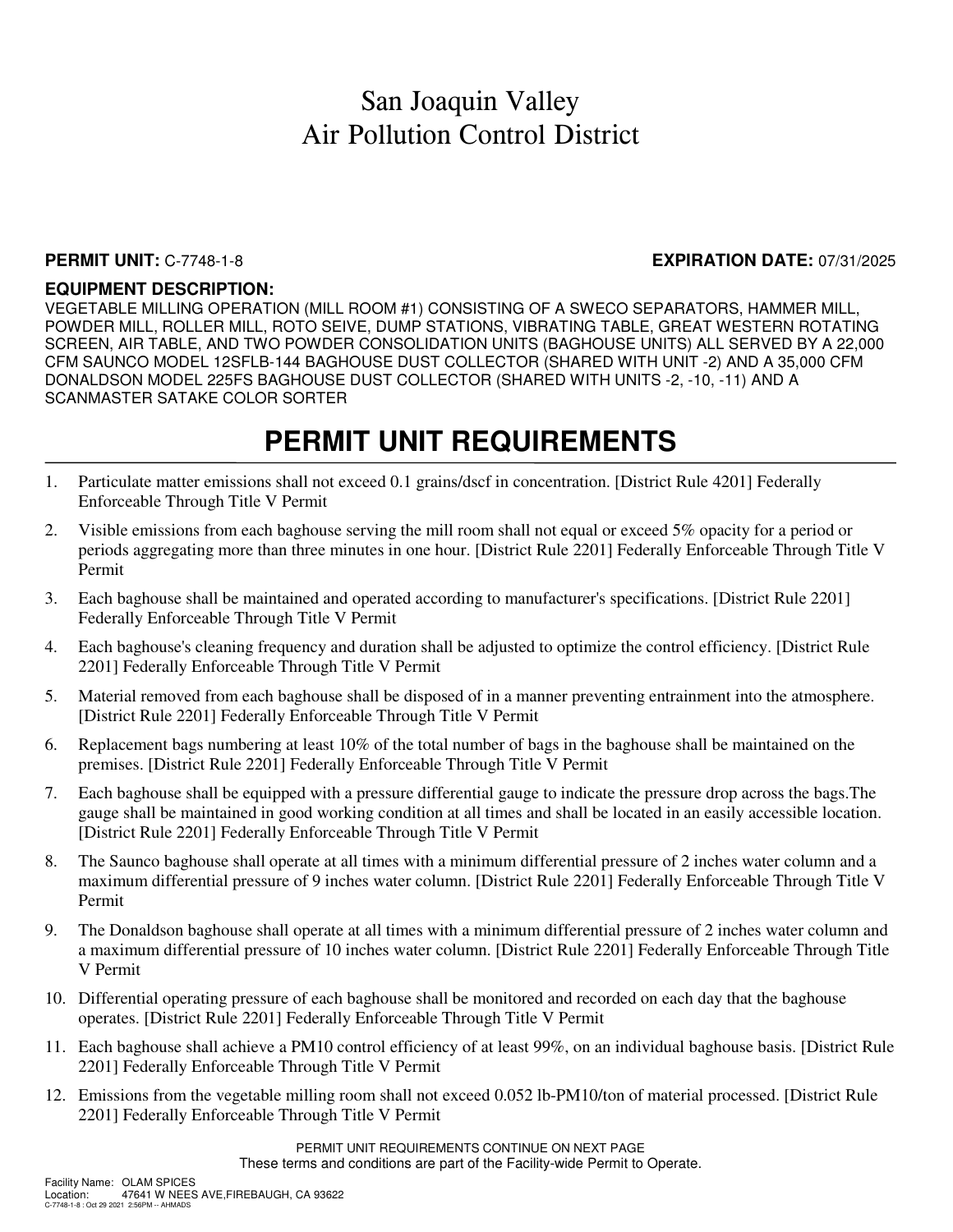- 13. The daily material processed shall not exceed 150 tons/day. [District Rule 2201] Federally Enforceable Through Title V Permit
- 14. The annual material processed shall not exceed 23,255 tons/year. [District Rule 2201] Federally Enforceable Through Title V Permit
- 15. Permittee shall maintain daily and annual records of the amount of material processed in the vegetable milling room. [District Rule 2201] Federally Enforceable Through Title V Permit
- 16. Records of all maintenance of the baghouses, including all change outs of filter media, shall be maintained. [District Rule 2201] Federally Enforceable Through Title V Permit
- 17. All records shall be maintained and retained on-site for a minimum of five (5) years, and shall be made available for District inspection upon request. [District Rule 1070] Federally Enforceable Through Title V Permit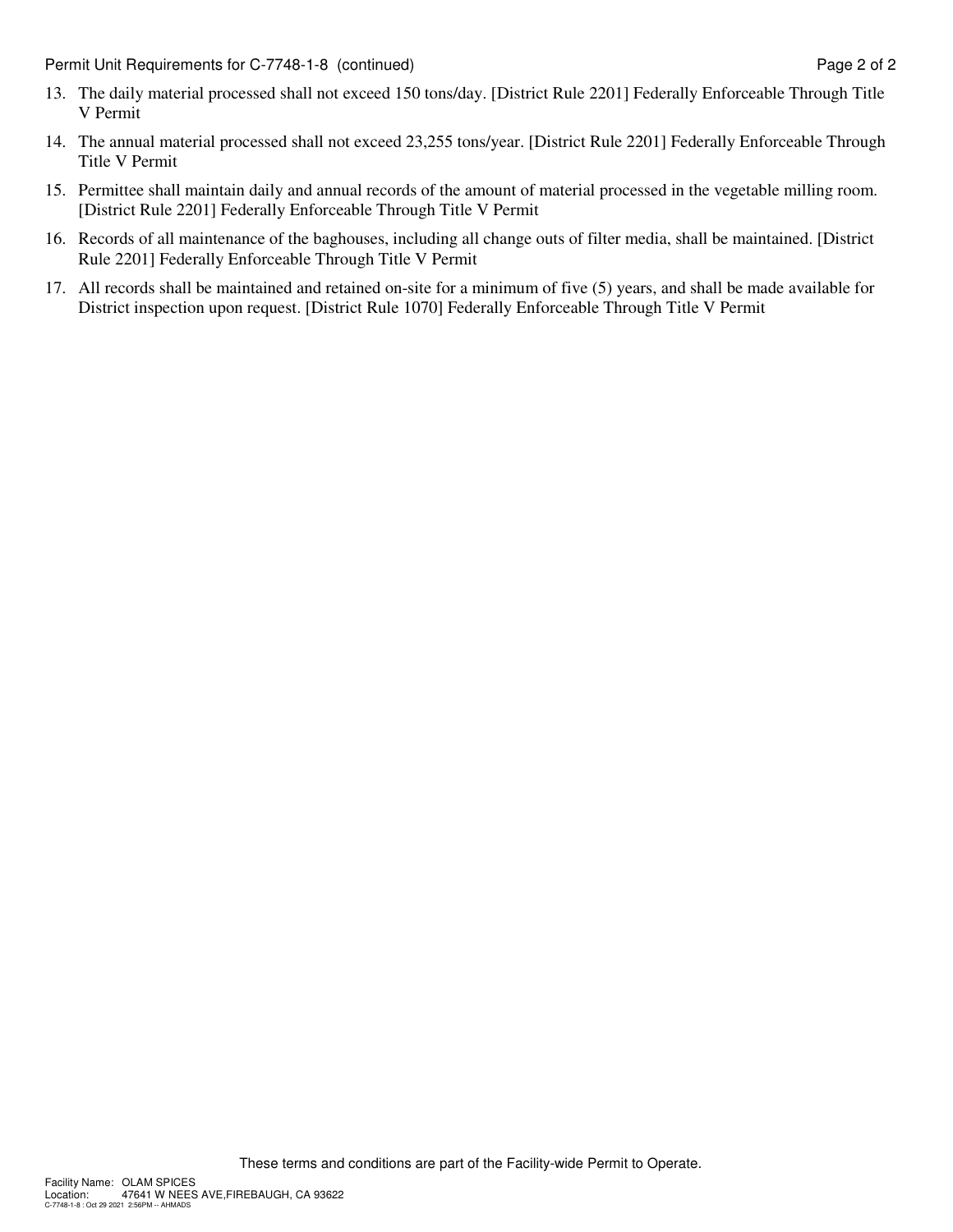### **PERMIT UNIT:** C-7748-2-11 **EXPIRATION DATE:** 07/31/2025

### **EQUIPMENT DESCRIPTION:**

VEGETABLE MILLING OPERATION (MILL ROOM #2 & 3) CONSISTING OF MTMA SEPARATORS, MVSB SEPARATORS, SWECO SEPARATORS, UNIFLOW SEPARATORS, PRECISION SIZER SEPARATORS, GREAT WESTERN ROTATING SCREEN SEPARATORS, HAMMER MILLS, CAGE MILLS, DESTONERS, DRAG CHAIN CONVEYORS, VIBRATING TABLES, BUCKET ELEVATORS, BELT CONVEYORS, SCAN MASTER SATAKE COLOR SORTERS, CYCLONE SEPARATORS, SCREW CONVEYORS, ALL SERVED BY A 22,000 CFM SAUNCO MODEL SJB12-144-2880 BAGHOUSE AND 22,000 CFM SAUNCO MODEL 12SFLB-144 BAGHOUSE (SHARED WITH UNIT -1); TWO PRESSURE FANS, VIBRATORY DRUM FILLING STATIONS, TOTE/SUPERSACK FILLING STATIONS, CABLEVEY TRANSPORT LINES, AIRLOCKS, AND FANS, ALL SERVED BY SAUNCO MODEL SJB12-144-2880 BAGHOUSE; AND POWDER RESCREENER, POWDER/GRANULATED GREAT WESTERN ROTATING SCREEN SEPARATORS, BAUERMEISTER POWDER MILLS, FITZ MILLS, ROLLER MILLS, DRUM DUMPER, P1 BIN, P2/P3 BIN, P4 BIN, HOLDING/SURGE BINS, COOL DOWN BINS, BATCH BLENDERS, PACKOUT INFEED RESCREENERS, INFEED CONVEYORS, SCREW CONVEYORS, SURGE HOPPERS, AUGER PACKER, CYCLONE SEPARATORS, AIRLOCKS, AND FANS, ALL SERVED BY A 11,689 CFM AIRLANCO MODEL 144AVS12 BAGHOUSE AND A 35,000 CFM DONALDSON MODEL 225FS BAGHOUSE DUST COLLECTOR (SHARED WITH UNITS -1, -10, -11)

- 1. Particulate matter emissions shall not exceed 0.1 grains/dscf in concentration. [District Rule 4201] Federally Enforceable Through Title V Permit
- 2. Visible emissions from each baghouse shall not equal or exceed 5% opacity for a period or periods aggregating more than three minutes in one hour. [District Rules 2201 and 4101] Federally Enforceable Through Title V Permit
- 3. All equipment shall be maintained in good operating condition and shall be operated in a manner to minimize emissions of air contaminants into the atmosphere. [District Rule 2201] Federally Enforceable Through Title V Permit
- 4. Each baghouse shall be equipped with a pressure differential gauge to indicate the pressure drop across the bags. Each gauge shall be maintained in good working condition at all times and shall be located in an easily accessible location. [District Rule 2201 and 40 CFR Part 64] Federally Enforceable Through Title V Permit
- 5. Each Saunco baghouse shall operate at all times with a minimum differential pressure of 2 inches water column and a maximum differential pressure of 9 inches water column. [District Rule 2201 and 40 CFR Part 64] Federally Enforceable Through Title V Permit
- 6. The Airlanco baghouse shall operate at all times with a minimum differential pressure of 2 inches water column and a maximum differential pressure of 10 inches water column. [District Rule 2201 and 40 CFR Part 64] Federally Enforceable Through Title V Permit
- 7. Each baghouse shall be maintained and operated according to manufacturer's specifications. [District Rule 2201] Federally Enforceable Through Title V Permit
- 8. Each baghouse's cleaning frequency and duration shall be adjusted to optimize the control efficiency. [District Rule 2201] Federally Enforceable Through Title V Permit
- 9. Material removed from each baghouse shall be disposed of in a manner preventing entrainment into the atmosphere. [District Rule 2201] Federally Enforceable Through Title V Permit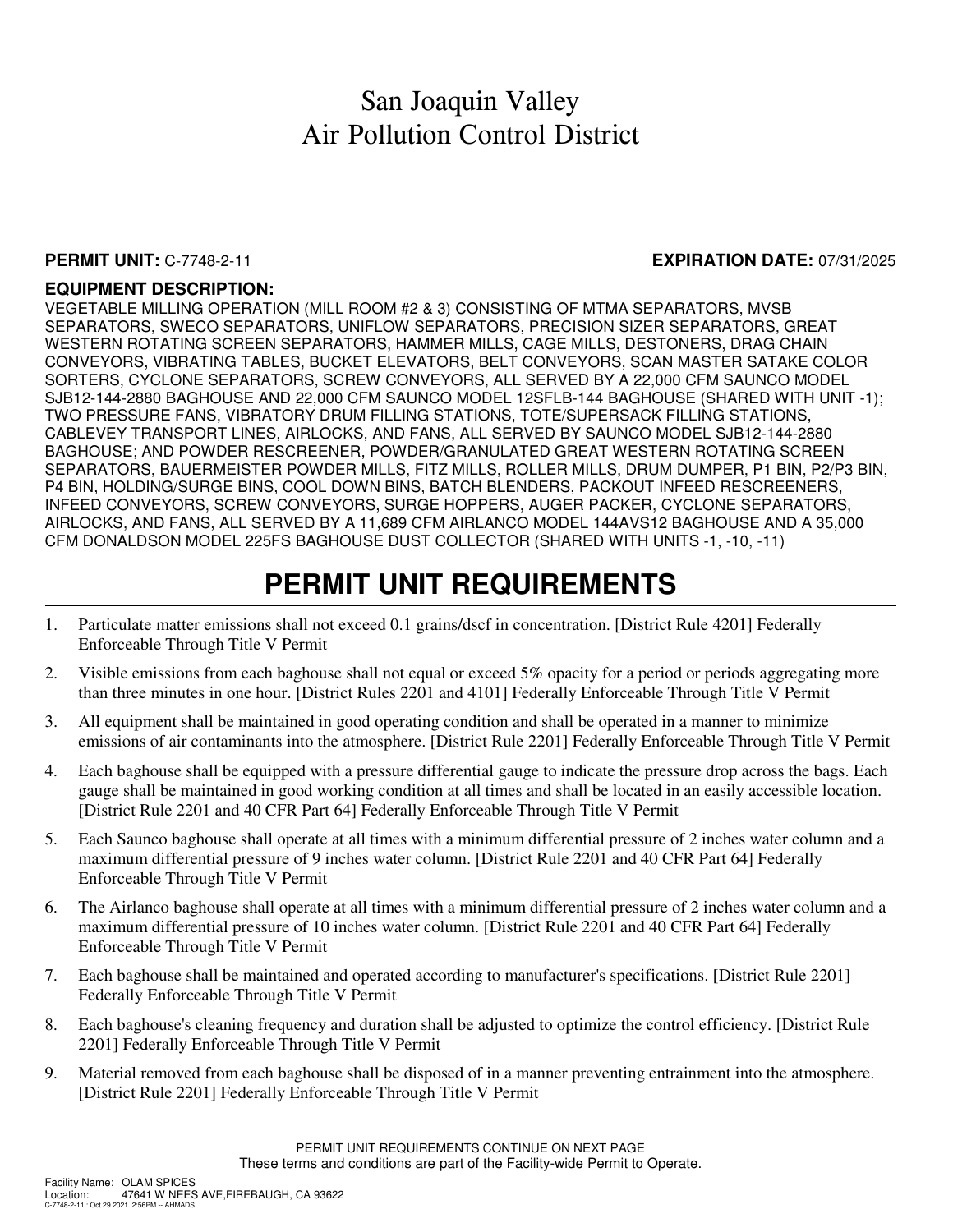Permit Unit Requirements for C-7748-2-11 (continued) example 2 of 2

- 10. Replacement bags for each baghouse numbering at least 10% of the total number of bags in the baghouse shall be maintained on the premises. [District Rule 2201] Federally Enforceable Through Title V Permit
- 11. Each baghouse shall achieve a PM10 control efficiency of at least 99%, on an individual baghouse basis. [District Rule 2201] Federally Enforceable Through Title V Permit
- 12. Emissions from the vegetable milling room shall not exceed 0.052 lb-PM10 per ton of material processed. [District Rule 2201] Federally Enforceable Through Title V Permit
- 13. Emissions from the powder consolidation system shall not exceed 0.0024 lb-PM10 per ton of powder processed. [District Rule 2201] Federally Enforceable Through Title V Permit
- 14. Emissions from the packing system shall not exceed 0.052 lb-PM10 per ton of material processed. [District Rule 2201] Federally Enforceable Through Title V Permit
- 15. The daily throughput (weight of material processed) of Mill Room #2 & 3 overall shall not exceed 225 tons per day. [District Rule 2201] Federally Enforceable Through Title V Permit
- 16. The annual throughput (weight of material processed) of Mill Room #2 & 3 overall shall not exceed 36,000 tons per year. [District Rule 2201] Federally Enforceable Through Title V Permit
- 17. Permittee shall maintain daily and annual records of the total weight of material processed in Mill Room #2 & 3. [District Rule 2201] Federally Enforceable Through Title V Permit
- 18. Differential operating pressure of each baghouse shall be monitored and recorded on each day that the specific baghouse operates. [District Rule 2201 and 40 CFR Part 64] Federally Enforceable Through Title V Permit
- 19. Records of all maintenance of each baghouse, including all change outs of filter media, shall be maintained. [District Rule 2201] Federally Enforceable Through Title V Permit
- 20. All records shall be maintained and retained on-site for a period of at least 5 years and shall be made available for District inspection upon request. [District Rule 1070] Federally Enforceable Through Title V Permit
- 21. Visible emissions from the baghouses serving the milling room and packing system shall be evaluated using EPA Method 22 for a period of at least 6 minutes at least once during each day that the milling room and packing system are operated. Records of visible emissions evaluations shall be maintained. [40 CFR Part 64] Federally Enforceable Through Title V Permit
- 22. If visible emissions from the baghouses serving the milling room and packing system are observed, the permittee shall investigate the cause of visible emissions and take corrective action to minimize emissions and prevent recurrence of emissions as expeditiously as practicable. [40 CFR Part 64] Federally Enforceable Through Title V Permit
- 23. During each day of operation, the permittee shall record the pressure drops of the baghouses serving the milling room and packing system, and compare the readings to the acceptable ranges. Upon detecting any excursion from the acceptable pressure drop ranges, the permittee shall investigate the excursion and take corrective action to minimize excessive emissions and prevent recurrence of the excursion as expeditiously as practicable. [40 CFR Part 64] Federally Enforceable Through Title V Permit
- 24. The permittee shall comply with the compliance assurance monitoring operation and maintenance requirements of 40 CFR Part 64.7. [40 CFR Part 64] Federally Enforceable Through Title V Permit
- 25. The permittee shall comply with the recordkeeping and reporting requirements of 40 CFR Part 64.9. [40 CFR Part 64] Federally Enforceable Through Title V Permit
- 26. If the District or EPA determine that a Quality Improvement Plan is required under  $40 \text{ CFR } 64.7(d)(2)$ , the permittee shall develop and implement the Quality Improvement Plan in accordance with 40 CFR Part 64.8. [40 CFR Part 64] Federally Enforceable Through Title V Permit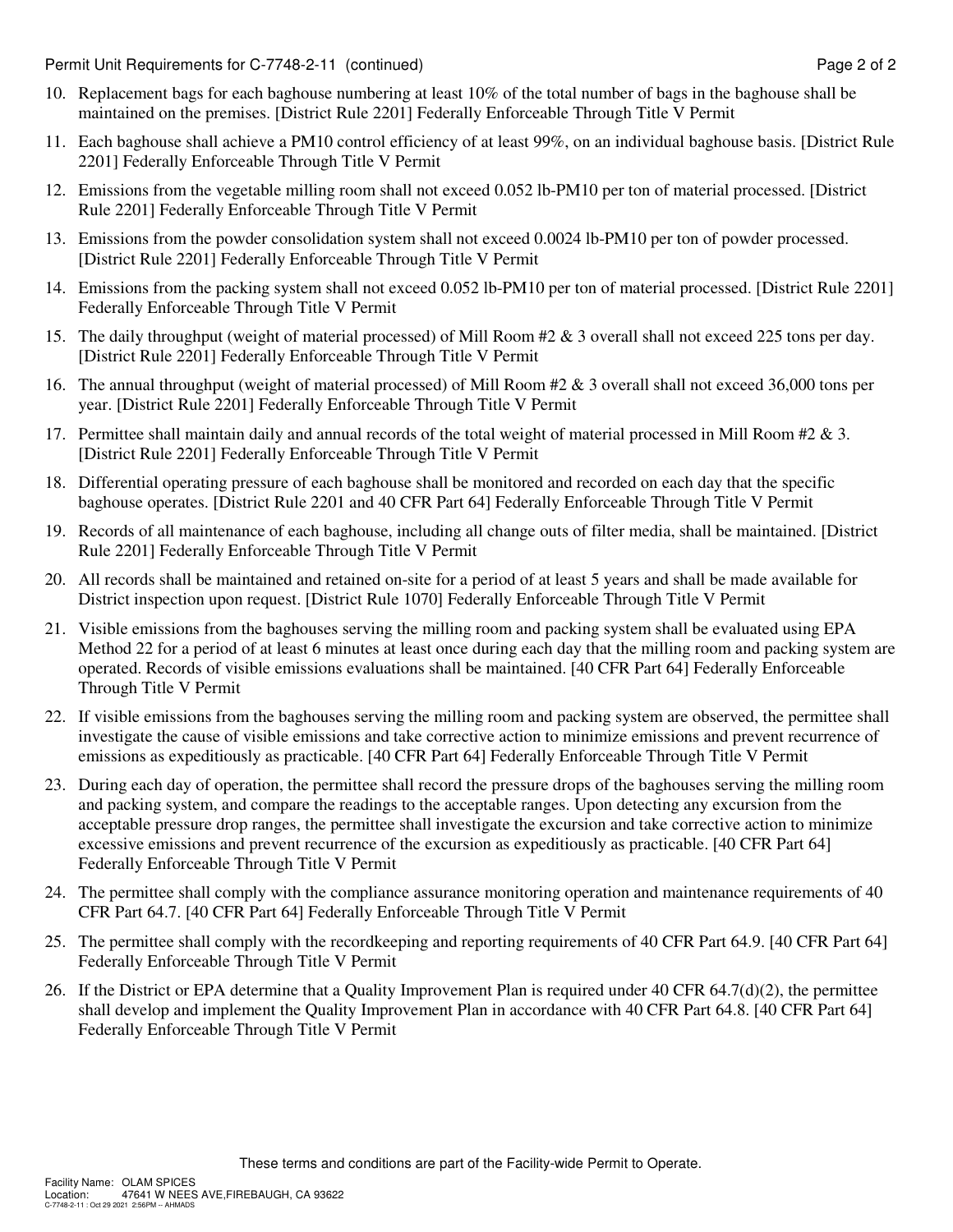### **PERMIT UNIT:** C-7748-5-6 **EXPIRATION DATE:** 07/31/2025

### **EQUIPMENT DESCRIPTION:**

VEGETABLE PACKAGING OPERATION CONSISTING OF PRODUCT DUMP STATIONS, TWO VIBRATING CONVEYORS, TWO SCREW CONVEYORS, AND A SATAKE MODEL RNEZX-4500 COLOR SORTER ALL SERVED BY A 19,200 CFM SAUNCO MODEL 128FLB-144 BAGHOUSE, AND A TAYLOR MODEL IBC 3000 BULK BAG/TOTE/DRUM FILLER AND ASSOCIATED BELT & ROLLER CONVEYORS

- 1. Particulate matter emissions shall not exceed 0.1 grains/dscf in concentration. [District Rule 4201] Federally Enforceable Through Title V Permit
- 2. Visible emissions from the baghouse serving the blending and packaging room shall not equal or exceed 5% opacity for a period or periods aggregating more than three minutes in one hour. [District Rule 2201] Federally Enforceable Through Title V Permit
- 3. The baghouse shall be maintained and operated according to manufacturer's specifications. [District Rule 2201] Federally Enforceable Through Title V Permit
- 4. The baghouse cleaning frequency and duration shall be adjusted to optimize the control efficiency. [District Rule 2201] Federally Enforceable Through Title V Permit
- 5. Material removed from the baghouse shall be disposed of in a manner preventing entrainment into the atmosphere. [District Rule 2201] Federally Enforceable Through Title V Permit
- 6. Replacement bags numbering at least 10% of the total number of bags in the baghouse shall be maintained on the premises. [District Rule 2201] Federally Enforceable Through Title V Permit
- 7. The baghouse shall be equipped with a pressure differential gauge to indicate the pressure drop across the bags. The gauge shall be maintained in good working condition at all times and shall be located in an easily accessible location. [District Rule 2201 and 40 CFR Part 64] Federally Enforceable Through Title V Permit
- 8. The baghouse shall operate at all times with a minimum differential pressure of 2 inches water column and a maximum differential pressure of 9 inches water column. [District Rule 2201 and 40 CFR Part 64] Federally Enforceable Through Title V Permit
- 9. Differential operating pressure shall be monitored and recorded on each day that the baghouse operates. [District Rule 2201 and 40 CFR Part 64] Federally Enforceable Through Title V Permit
- 10. Emissions from the blending and packaging room shall not exceed 0.052 lb-PM10/ton of material processed. [District Rule 2201] Federally Enforceable Through Title V Permit
- 11. The combined daily material processed by units -5 and -6 shall not exceed 175 ton/day. [District Rule 2201] Federally Enforceable Through Title V Permit
- 12. The combined annual material processed by units -5 and -6 shall not exceed 51,000 tons/year. [District Rule 2201] Federally Enforceable Through Title V Permit
- 13. Permittee shall maintain daily and annual records of the amount of material processed in the blending and packaging room. [District Rule 2201] Federally Enforceable Through Title V Permit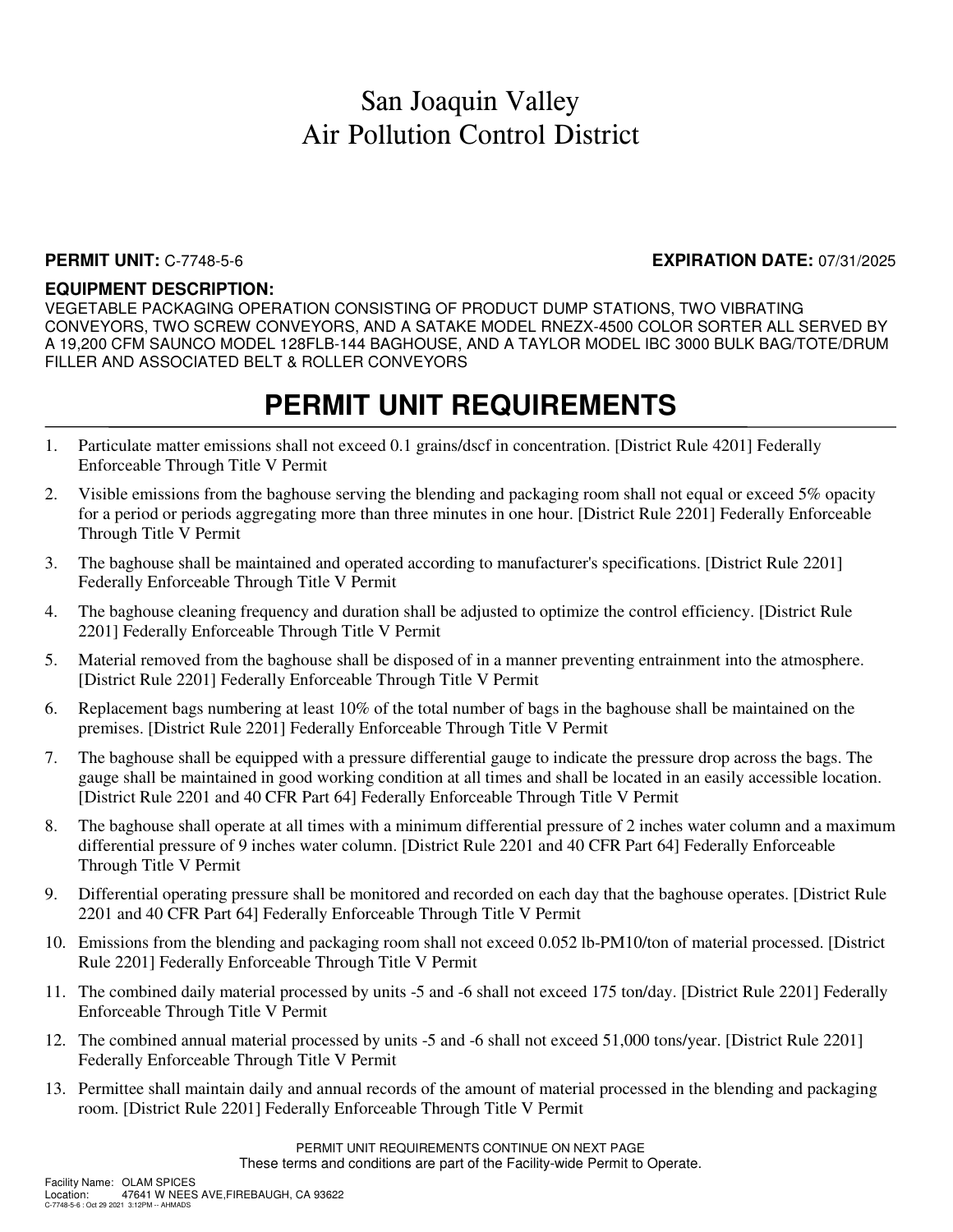Permit Unit Requirements for C-7748-5-6 (continued) **Page 2** of 2

- 14. Records of all maintenance of the baghouse, including all change outs of filter media, shall be maintained. [District Rule 2201] Federally Enforceable Through Title V Permit
- 15. All records shall be maintained and retained on-site for a minimum of five (5) years, and shall be made available for District inspection upon request. [District Rule 1070] Federally Enforceable Through Title V Permit
- 16. Visible emissions from the baghouse shall be evaluated using EPA Method 22 for a period of at least 6 minutes at least once during each day that packaging operations are conducted. Records of visible emissions evaluations shall be maintained. [40 CFR Part 64] Federally Enforceable Through Title V Permit
- 17. If visible emissions from the baghouse are observed, the permittee shall investigate the cause of visible emissions and take corrective action to minimize emissions and prevent recurrence of emissions as expeditiously as practicable. [40 CFR Part 64] Federally Enforceable Through Title V Permit
- 18. During each day of operation, the permittee shall record the pressure drop of the baghouse, and compare the readings to the acceptable range. Upon detecting any excursion from the acceptable pressure drop range, the permittee shall investigate the excursion and take corrective action to minimize excessive emissions and prevent recurrence of the excursion as expeditiously as practicable. [40 CFR Part 64] Federally Enforceable Through Title V Permit
- 19. The permittee shall comply with the compliance assurance monitoring operation and maintenance requirements of 40 CFR part 64.7. [40 CFR Part 64] Federally Enforceable Through Title V Permit
- 20. The permittee shall comply with the recordkeeping and reporting requirements of 40 CFR part 64.9. [40 CFR Part 64] Federally Enforceable Through Title V Permit
- 21. If the District or EPA determine that a Quality Improvement Plan is required under  $40 \text{ CFR } 64.7(d)(2)$ , the permittee shall develop and implement the Quality Improvement Plan in accordance with 40 CFR part 64.8. [40 CFR Part 64] Federally Enforceable Through Title V Permit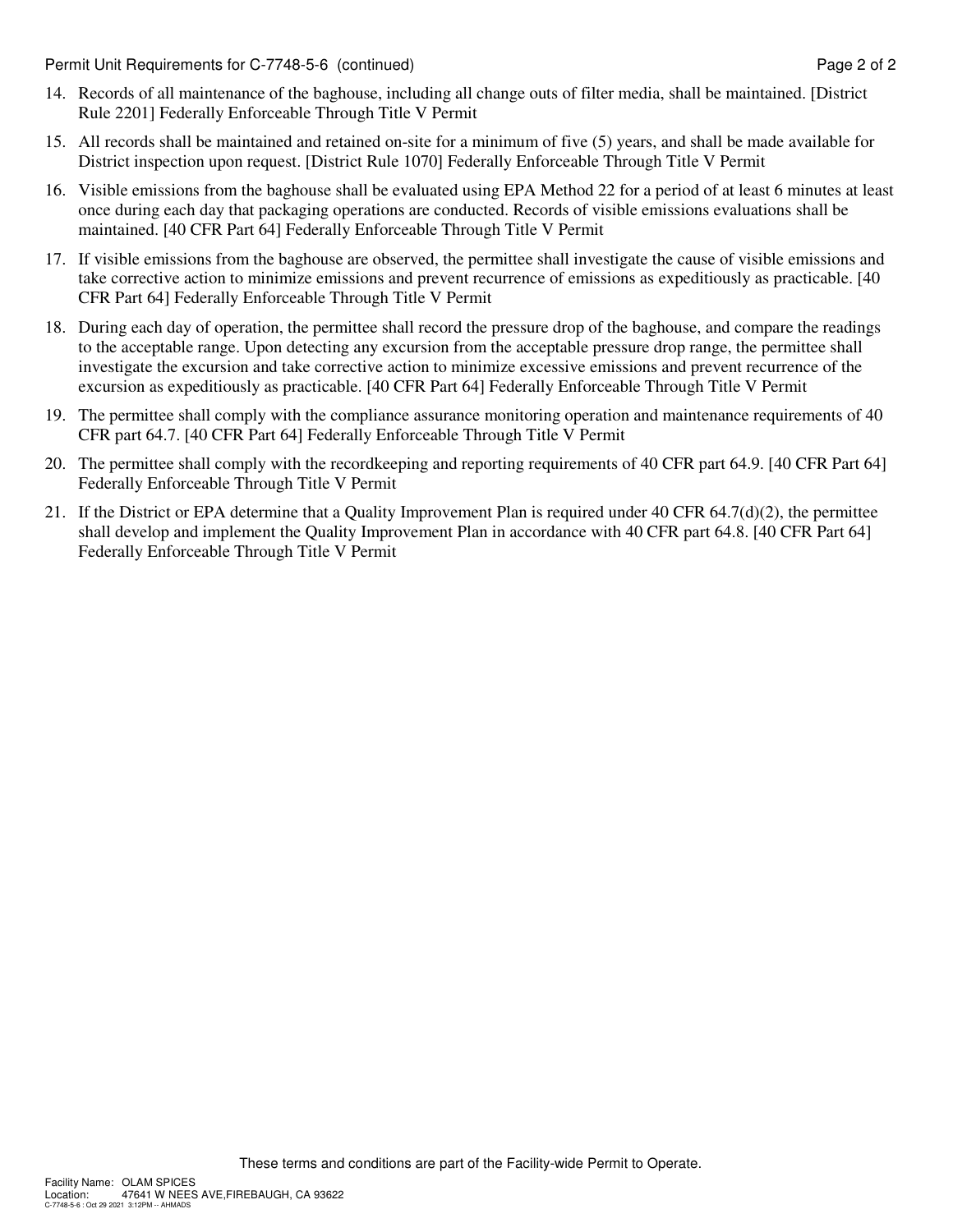### **PERMIT UNIT:** C-7748-6-5 **EXPIRATION DATE:** 07/31/2025

#### **EQUIPMENT DESCRIPTION:**

BLENDING AND PACKAGING OPERATION (EAST WAREHOUSE 5) CONSISTING OF A MUNSON CONTINUOUS MIXER, VIBRATING TABLE, ASSOCIATED AUGERS AND ROTEX SIFTER ALL SERVED BY A 7,200 CFM SAUNCO MODEL 8-SFLB-81 BAGHOUSE (SHARED WITH UNIT -18)

- 1. Particulate matter emissions shall not exceed 0.1 grains/dscf in concentration. [District Rule 4201] Federally Enforceable Through Title V Permit
- 2. Visible emissions from the baghouse serving the blending and packaging room shall not equal or exceed 5% opacity for a period or periods aggregating more than three minutes in one hour. [District Rule 2201] Federally Enforceable Through Title V Permit
- 3. The baghouse shall be maintained and operated according to manufacturer's specifications. [District Rule 2201] Federally Enforceable Through Title V Permit
- 4. The baghouse's cleaning frequency and duration shall be adjusted to optimize the control efficiency. [District Rule 2201] Federally Enforceable Through Title V Permit
- 5. Material removed from the baghouse shall be disposed of in a manner preventing entrainment into the atmosphere. [District Rule 2201] Federally Enforceable Through Title V Permit
- 6. Replacement bags numbering at least 10% of the total number of bags in the baghouse shall be maintained on the premises. [District Rule 2201] Federally Enforceable Through Title V Permit
- 7. The baghouse shall be equipped with a pressure differential gauge to indicate the pressure drop across the bags.The gauge shall be maintained in good working condition at all times and shall be located in an easily accessible location. [District Rule 2201 and 40 CFR Part 64] Federally Enforceable Through Title V Permit
- 8. The baghouse shall operate at all times with a minimum differential pressure of 1.0 inches water column and a maximum differential pressure of 8.0 inches water column. [District Rule 2201 and 40 CFR Part 64] Federally Enforceable Through Title V Permit
- 9. Differential operating pressure of the baghouse shall be monitored and recorded on each day that the baghouse operates. [District Rule 2201 and 40 CFR Part 64] Federally Enforceable Through Title V Permit
- 10. Emissions from the blending and packaging room shall not exceed 0.052 lb-PM10/ton of material processed. [District Rule 2201] Federally Enforceable Through Title V Permit
- 11. The combined daily material processed by units -5 and -6 shall not exceed 175 ton/day. [District Rule 2201] Federally Enforceable Through Title V Permit
- 12. The combined annual material processed by units -5 and -6 shall not exceed 51,000 tons/year. [District Rule 2201] Federally Enforceable Through Title V Permit
- 13. Permittee shall maintain daily and annual records of the amount of material processed in the blending and packaging room. [District Rule 2201] Federally Enforceable Through Title V Permit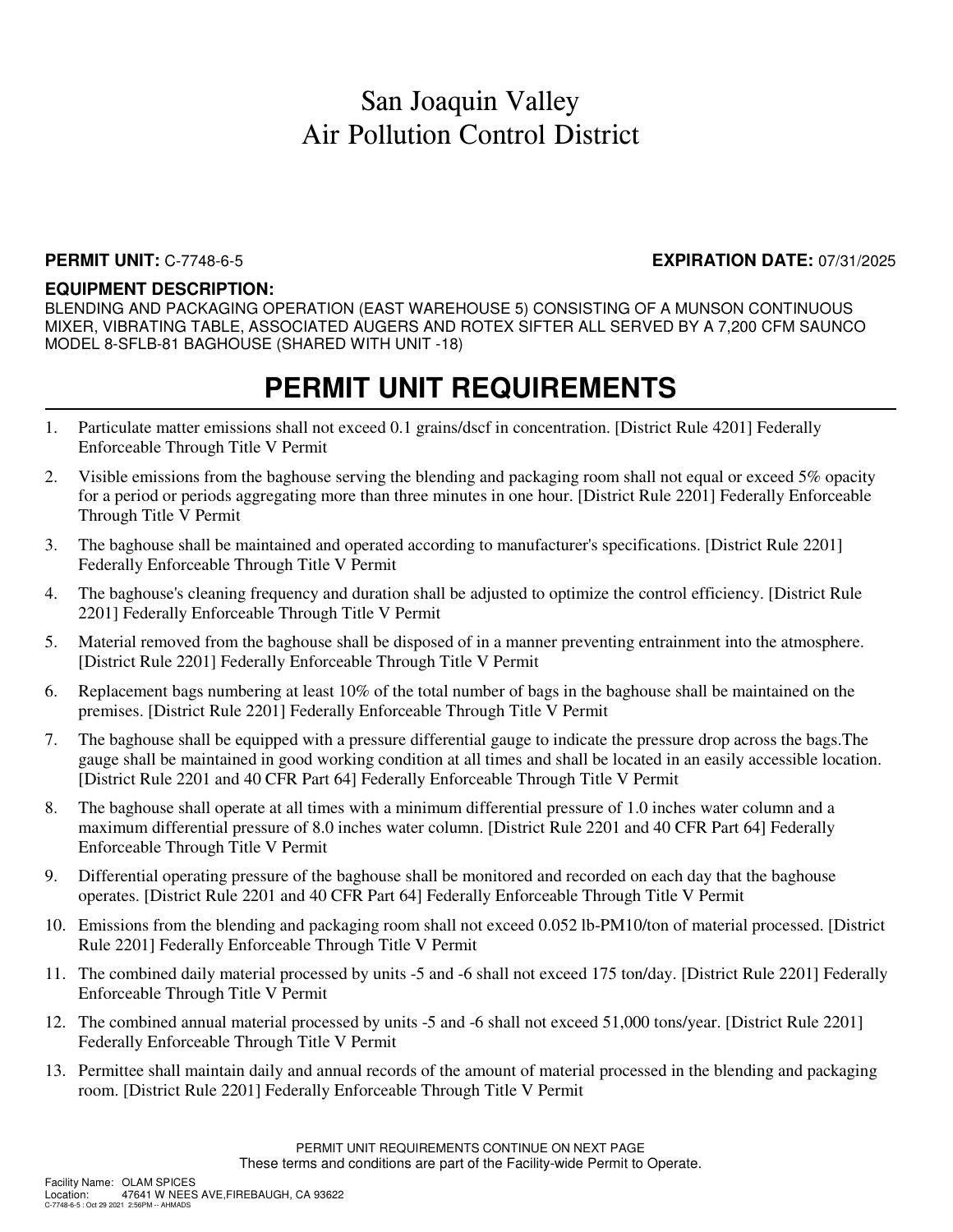Permit Unit Requirements for C-7748-6-5 (continued) Page 2 of 2

- 14. Records of all maintenance of the baghouse, including all change outs of filter media, shall be maintained. [District Rule 2201] Federally Enforceable Through Title V Permit
- 15. All records shall be maintained and retained on-site for a minimum of five (5) years, and shall be made available for District inspection upon request. [District Rule 1070] Federally Enforceable Through Title V Permit
- 16. Visible emissions from the baghouse shall be evaluated using EPA Method 22 for a period of at least 6 minutes at least once during each day that blending and packaging operations are conducted. Records of visible emissions evaluations shall be maintained. [40 CFR Part 64] Federally Enforceable Through Title V Permit
- 17. If visible emissions from the baghouse are observed, the permittee shall investigate the cause of visible emissions and take corrective action to minimize emissions and prevent recurrence of emissions as expeditiously as practicable. [40 CFR Part 64] Federally Enforceable Through Title V Permit
- 18. During each day of operation, the permittee shall record the pressure drop of the baghouse, and compare the readings to the acceptable range. Upon detecting any excursion from the acceptable pressure drop range, the permittee shall investigate the excursion and take corrective action to minimize excessive emissions and prevent recurrence of the excursion as expeditiously as practicable. [40 CFR Part 64] Federally Enforceable Through Title V Permit
- 19. The permittee shall comply with the compliance assurance monitoring operation and maintenance requirements of 40 CFR part 64.7. [40 CFR Part 64] Federally Enforceable Through Title V Permit
- 20. The permittee shall comply with the recordkeeping and reporting requirements of 40 CFR part 64.9. [40 CFR Part 64] Federally Enforceable Through Title V Permit
- 21. If the District or EPA determine that a Quality Improvement Plan is required under  $40 \text{ CFR } 64.7(d)(2)$ , the permittee shall develop and implement the Quality Improvement Plan in accordance with 40 CFR part 64.8. [40 CFR Part 64] Federally Enforceable Through Title V Permit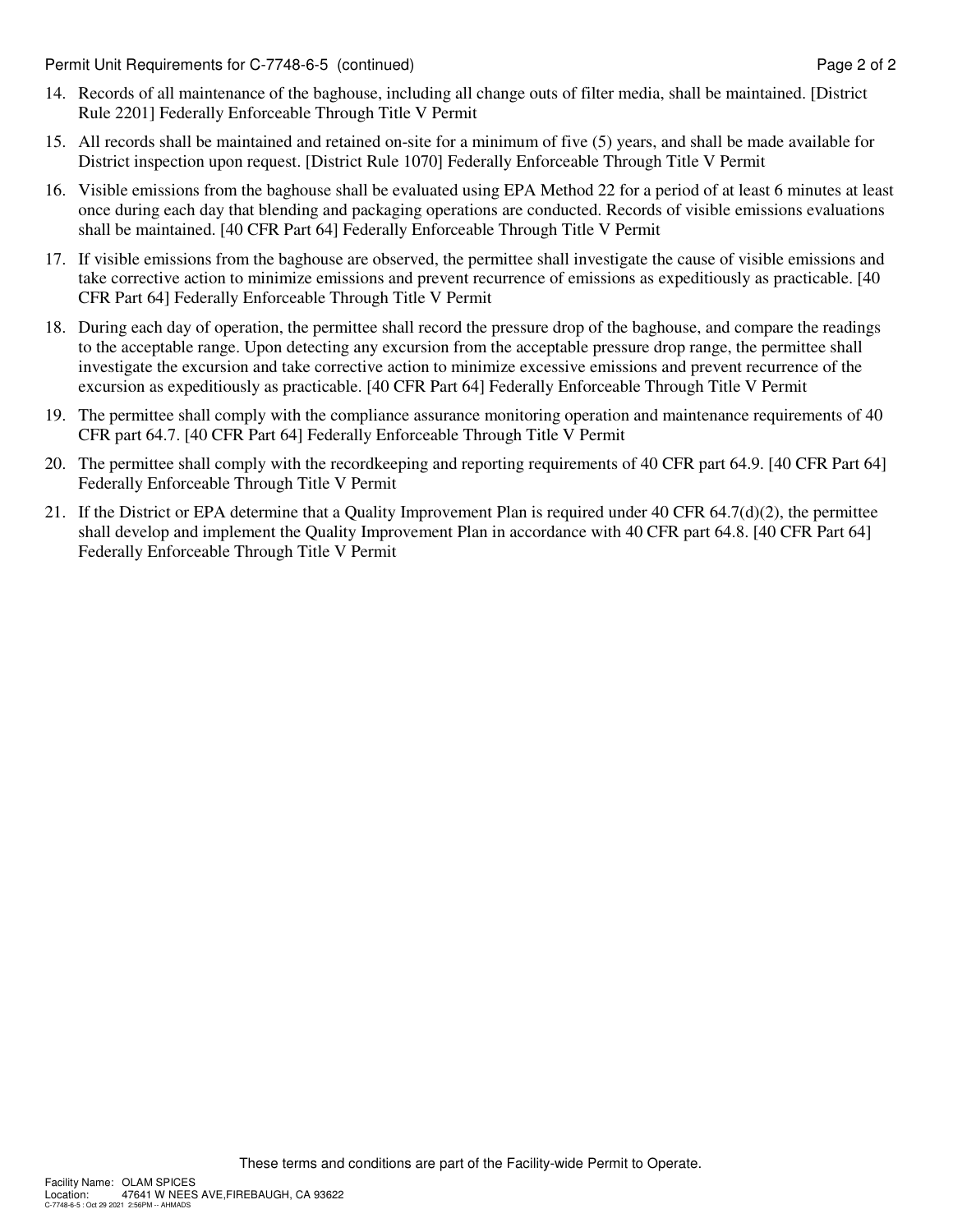### **PERMIT UNIT:** C-7748-8-3 **EXPIRATION DATE:** 07/31/2025

### **EQUIPMENT DESCRIPTION:**

AGGLOMERATION OPERATION WITH ONE AGGLOMERATOR ROOM CONSISTING OF TWO GLATT PRODUCT AGGLOMERATORS AND ONE AGG SIFTER ROOM CONSISTING OF TWO HOPPERS, TWO GYRO WHIP SIFTERS, TWO BUCKET ELEVATORS, TWO FRITZ MILLS, AND ONE DUMPER STATION SERVED BY A SENECA MODEL 35- 1M-8 BAGHOUSE

### **PERMIT UNIT REQUIREMENTS**

- 1. Particulate matter emissions shall not exceed 0.1 grains/dscf in concentration. [District Rule 4201] Federally Enforceable Through Title V Permit
- 2. Emissions from the agglomerator room shall not exceed 0.052 lb-PM10/ton of material processed. [District Rule 2201] Federally Enforceable Through Title V Permit
- 3. Emissions from the AGG sifter room shall not exceed 0.052 lb-PM10/ton of material processed. [District Rule 2201] Federally Enforceable Through Title V Permit
- 4. Maximum product processing rates from the agglomerator room shall not exceed 25 ton/day or 5,000 tons/year. [District Rule 2201] Federally Enforceable Through Title V Permit
- 5. Maximum product processing rates from the AGG sifter room shall not exceed 25 ton/day or 5,000 tons/year. [District Rule 2201] Federally Enforceable Through Title V Permit
- 6. The baghouse shall be maintained and operated according to manufacturer's specifications. [District Rule 2201] Federally Enforceable Through Title V Permit
- 7. The baghouse cleaning frequency and duration shall be adjusted to optimize the control efficiency. [District Rule 2201] Federally Enforceable Through Title V Permit
- 8. Material removed from the baghouse shall be disposed of in a manner preventing entrainment into the atmosphere. [District Rule 2201] Federally Enforceable Through Title V Permit
- 9. Replacement bags numbering at least 10% of the total number of bags in the baghouse shall be maintained on the premises. [District Rule 2201] Federally Enforceable Through Title V Permit
- 10. The baghouse shall be equipped with a pressure differential gauge to indicate the pressure drop across the bags. The gauge shall be maintained in good working condition at all times and shall be located in an easily accessible location. [District Rule 2201] Federally Enforceable Through Title V Permit
- 11. The baghouse shall operate at all times with a minimum differential pressure of 1 inch water column and a maximum differential pressure of 6 inches water column. [District Rule 2201] Federally Enforceable Through Title V Permit
- 12. Differential operating pressure shall be monitored and recorded on each day that the baghouse operates. [District Rule 2201] Federally Enforceable Through Title V Permit
- 13. Records of all maintenance of the baghouse, including all change outs of filter media, shall be maintained. [District Rule 2201] Federally Enforceable Through Title V Permit
- 14. Permittee shall maintain daily and annual records of the amount of material processed in each of the agglomerator and AGG sifter rooms. [District Rule 2201] Federally Enforceable Through Title V Permit

PERMIT UNIT REQUIREMENTS CONTINUE ON NEXT PAGE These terms and conditions are part of the Facility-wide Permit to Operate.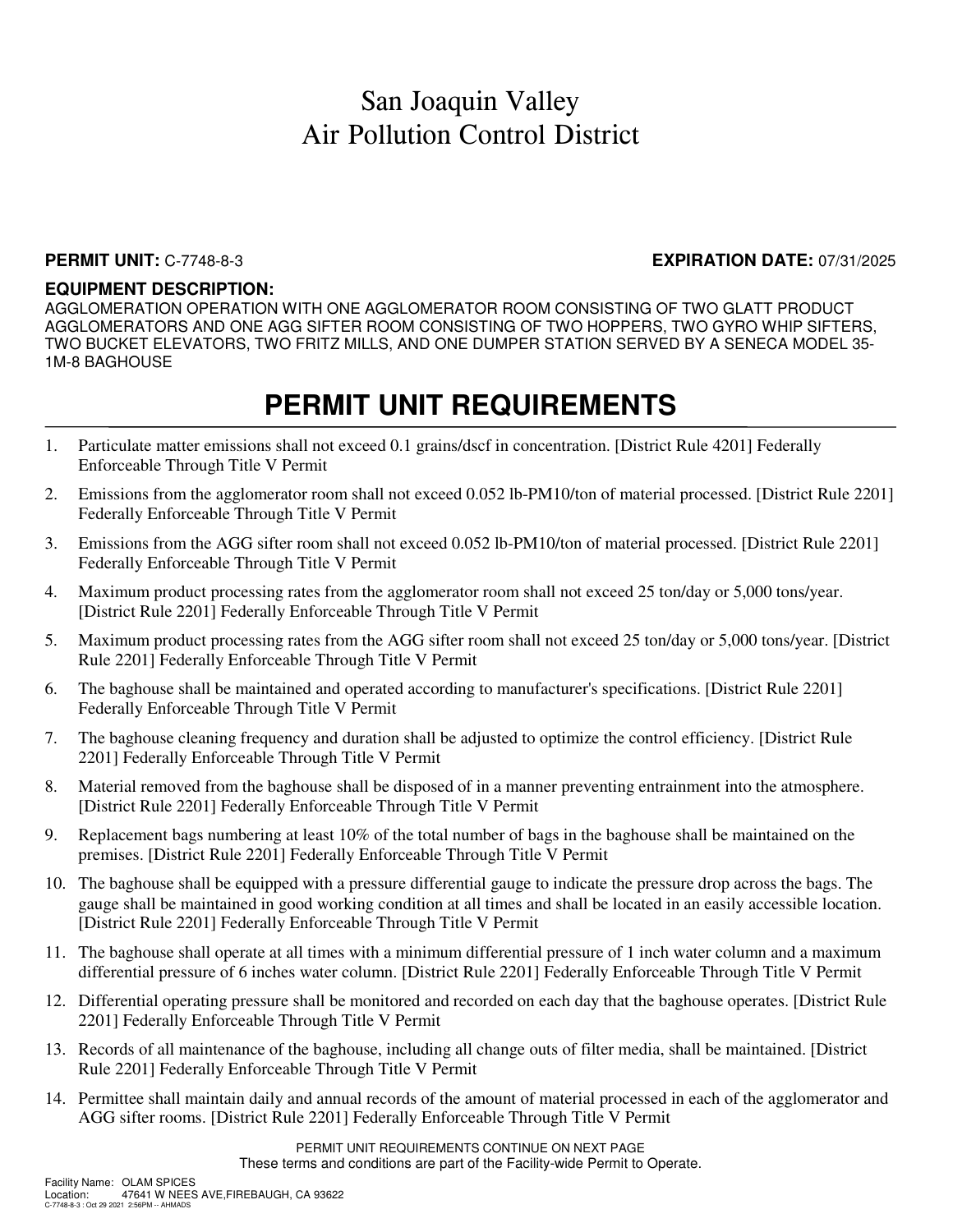Permit Unit Requirements for C-7748-8-3 (continued) Page 2 of 2

15. All records shall be maintained and retained on-site for a minimum of five (5) years, and shall be made available for District inspection upon request. [District Rule 1070] Federally Enforceable Through Title V Permit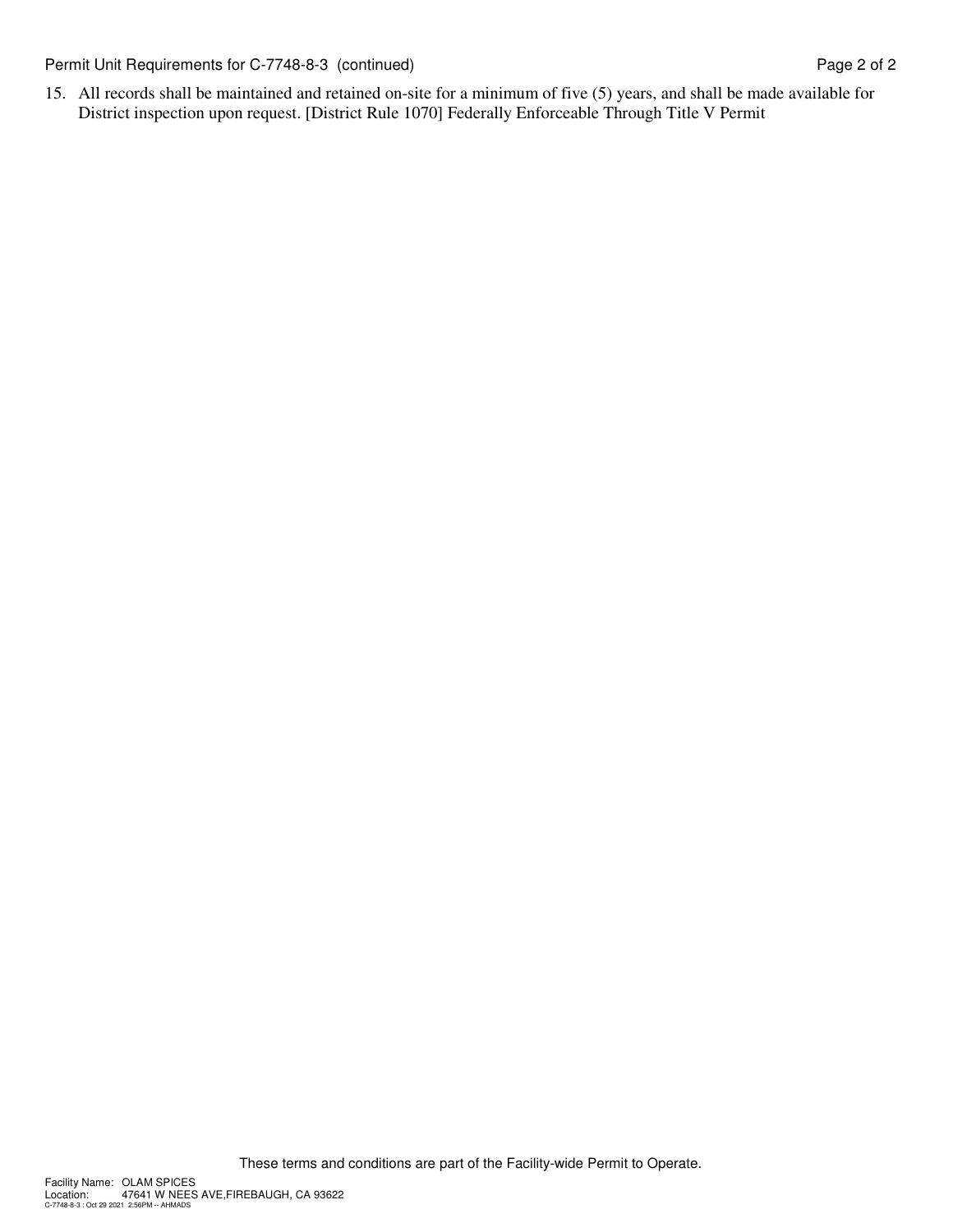#### **PERMIT UNIT:** C-7748-9-6 **EXPIRATION DATE:** 07/31/2025

#### **EQUIPMENT DESCRIPTION:**

BULK PRODUCT UNLOADING CONSISTING OF ONE ROLLER TABLE AND ASSOCIATED CONVEYORS ALL SERVED BY A 20,700 CFM WILKEY MODEL #144BL144 BAGHOUSE DUST COLLECTOR, AND AN ADDITIONAL BACKUP DUMP STATION

- 1. Visible emissions from the baghouse serving the bulk product unloading operation shall not equal or exceed 5% opacity for a period or periods aggregating more than three minutes in one hour. [District Rules 2201 and 4101] Federally Enforceable Through Title V Permit
- 2. The baghouse shall be maintained and operated according to manufacturer's specifications. [District Rule 2201] Federally Enforceable Through Title V Permit
- 3. The baghouse's cleaning frequency and duration shall be adjusted to optimize the control efficiency. [District Rule 2201] Federally Enforceable Through Title V Permit
- 4. Material removed from the baghouse shall be disposed of in a manner preventing entrainment into the atmosphere. [District Rule 2201] Federally Enforceable Through Title V Permit
- 5. Replacement bags numbering at least 10% of the total number of bags in the baghouse shall be maintained on the premises. [District Rule 2201] Federally Enforceable Through Title V Permit
- 6. The baghouse shall be equipped with a pressure differential gauge to indicate the pressure drop across the bags. The gauge shall be maintained in good working condition at all times and shall be located in an easily accessible location. [District Rule 2201] Federally Enforceable Through Title V Permit
- 7. The baghouse shall operate at all times with a minimum differential pressure of 0.5 inches water column and a maximum differential pressure of 8.0 inches water column. [District Rule 2201] Federally Enforceable Through Title V Permit
- 8. Differential operating pressure shall be monitored and recorded on each day that the baghouse operates. [District Rule 2201] Federally Enforceable Through Title V Permit
- 9. Emissions from the bulk product unloading operation shall not exceed 0.0005 lb-PM10/ton of material processed. [District Rule 2201] Federally Enforceable Through Title V Permit
- 10. Maximum product processing rates shall not exceed 800 ton/day and 155,000 ton/year. [District Rule 2201] Federally Enforceable Through Title V Permit
- 11. Permittee shall maintain daily and annual records of the amount of material processed in the bulk product unloading operation. [District Rule 2201] Federally Enforceable Through Title V Permit
- 12. Records of all maintenance of the baghouse, including all change outs of filter media, shall be maintained. [District Rule 2201] Federally Enforceable Through Title V Permit
- 13. All records shall be maintained and retained on-site for a period of at least 5 years and shall be made available for District inspection upon request. [District Rule 1070] Federally Enforceable Through Title V Permit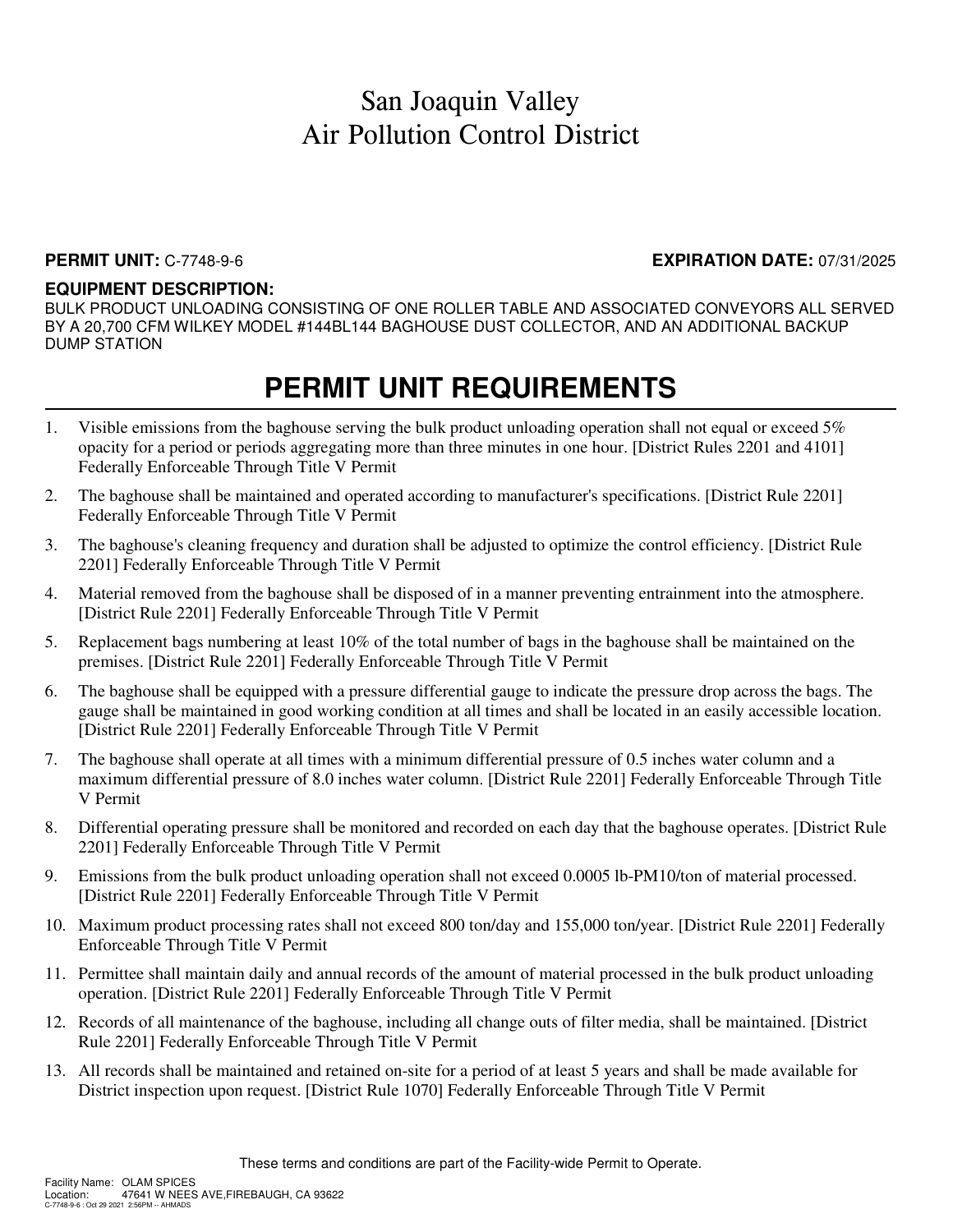### **PERMIT UNIT:** C-7748-10-16 **EXPIRATION DATE:** 07/31/2025

#### **EQUIPMENT DESCRIPTION:**

54 MMBTU/HR VEGETABLE DEHYDRATION OPERATION (LINE A) WITH MAXON MODEL SERIES A NATURAL GAS-FIRED BURNERS SERVED BY TWO CYCLONES AND A 35,000 CFM DONALDSON MODEL 225FS BAGHOUSE DUST COLLECTOR (SHARED WITH UNITS -1, -2, -11)

- 1. Particulate matter emissions shall not exceed 0.1 grains/dscf in concentration. [District Rule 4201] Federally Enforceable Through Title V Permit
- 2. The exhaust stack shall vent vertically upward. The vertical exhaust flow shall not be impeded by a rain cap (flapper ok), roof overhang, or any other obstruction. [District Rule 4102]
- 3. The baghouse shall be maintained and operated according to manufacturer's specifications. [District Rule 2201] Federally Enforceable Through Title V Permit
- 4. The baghouse's cleaning frequency and duration shall be adjusted to optimize the control efficiency. [District Rule 2201] Federally Enforceable Through Title V Permit
- 5. Material removed from the baghouse shall be disposed of in a manner preventing entrainment into the atmosphere. [District Rule 2201] Federally Enforceable Through Title V Permit
- 6. Replacement bags numbering at least 10% of the total number of bags in the baghouse shall be maintained on the premises. [District Rule 2201] Federally Enforceable Through Title V Permit
- 7. The baghouse shall be equipped with a pressure differential gauge to indicate the pressure drop across the bags. The gauge shall be maintained in good working condition at all times and shall be located in an easily accessible location. [District Rule 2201] Federally Enforceable Through Title V Permit
- 8. The Donaldson baghouse shall operate at all times with a minimum differential pressure of 2 inches water column and a maximum differential pressure of 10 inches water column. [District Rule 2201] Federally Enforceable Through Title V Permit
- 9. Differential operating pressure of the baghouse shall be monitored and recorded on each day that the baghouse operates. [District Rule 2201] Federally Enforceable Through Title V Permit
- 10. The baghouse shall achieve a PM10 control efficiency of at least 99%, on an individual baghouse basis. [District Rule 2201] Federally Enforceable Through Title V Permit
- 11. The unit shall only be fired on PUC-regulated natural gas. [District Rules 2201, 4309 and 4801] Federally Enforceable Through Title V Permit
- 12. This dehydrator shall be operated and maintained in proper operating condition as recommended by the dehydrator's manufacturer or APCO-approved alternative procedures. [District Rule 4309] Federally Enforceable Through Title V Permit
- 13. The combined annual emissions from units -10, -11, -13, -16, and -22, during any one rolling 12 month period, shall not exceed any of the following limits: 36,163 lb-NOx/year, 1,796 lb-SOx/year, 8,770 lb-PM10/year, 94,698 lb-CO/year, and 8,580 lb-VOC/year. [District Rules 2201 and 4102] Federally Enforceable Through Title V Permit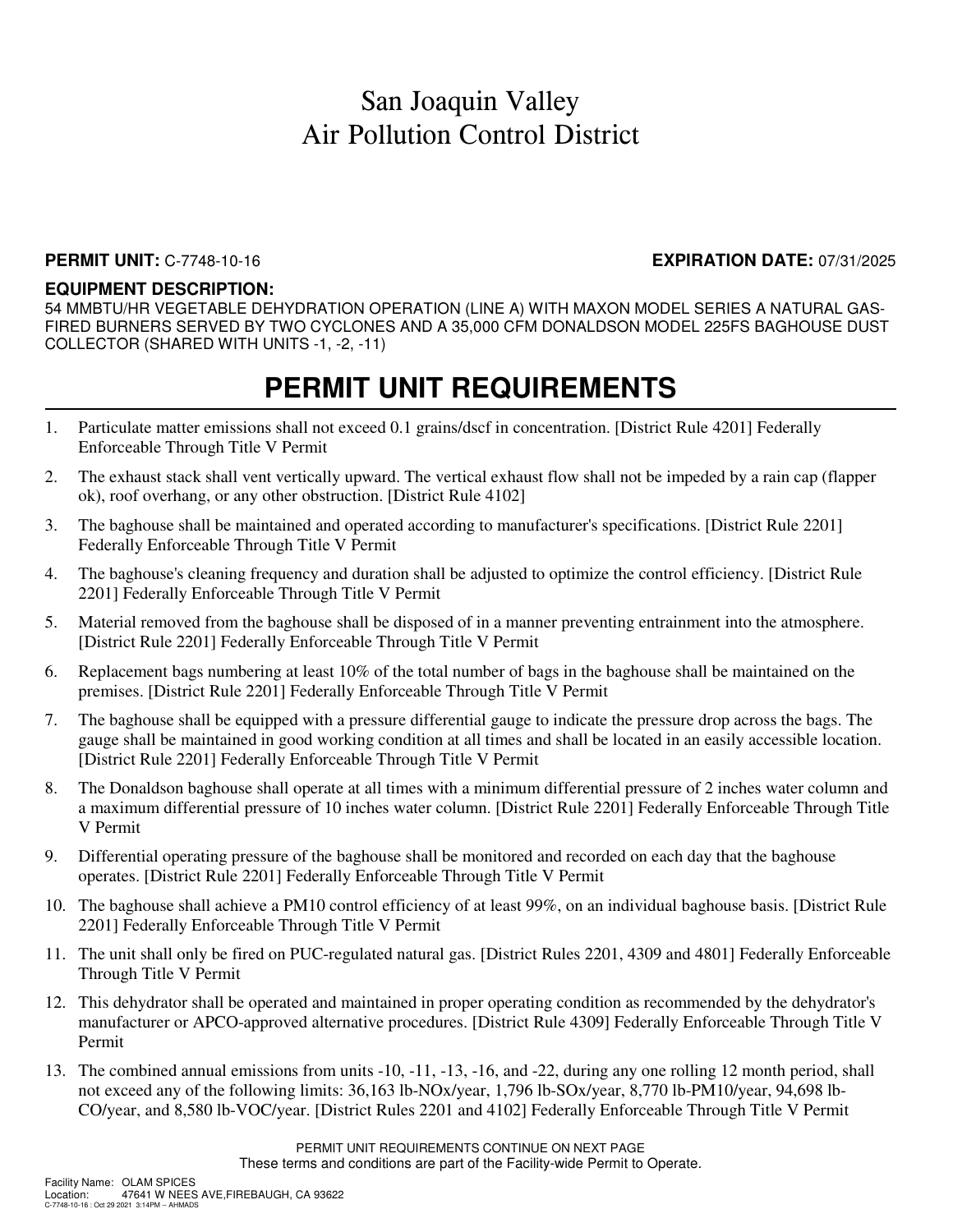Permit Unit Requirements for C-7748-10-16 (continued) example 2 of 2

- 14. The combined daily material processed by units -10, -11, and -13 shall not exceed 375 ton/day of dry material exiting the dryer. [District Rule 2201] Federally Enforceable Through Title V Permit
- 15. The combined annual material processed by units -10, -11, and -13 shall not exceed 59,255 tons/year of dry material exiting the dryer. [District Rule 2201] Federally Enforceable Through Title V Permit
- 16. PM10 emissions from the handling of dehydrated material not exceed 0.0005 lb-PM10/ton material processed. [District Rule 2201] Federally Enforceable Through Title V Permit
- 17. Emissions from the natural gas-fired unit shall not exceed any of the following limits: 5.25 ppmvd NOx @ 19% O2 or 0.06 lb-NOx/MMBtu, 0.00285 lb-SOx/MMBtu, 0.014 lb-PM10/MMBtu, 20.68 ppmvd CO @ 19% O2 or 0.144 lb-CO/MMBtu, or 0.011 lb-VOC/MMBtu. [District Rules 2201, 4301 and 4309] Federally Enforceable Through Title V Permit
- 18. A copy of the manufacturer's operation specifications and maintenance instruction manual or APCO-approved alternative procedures shall be maintained on-site during normal business hours. [District Rule 4309] Federally Enforceable Through Title V Permit
- 19. Permittee shall maintain daily operation and maintenance records that demonstrate the dehydrator is operated within the limits of the manufacturer's specification, and maintenance is performed according to the manufacturer's recommendation or APCO-approved alternative procedures. [District Rule 4309] Federally Enforceable Through Title V Permit
- 20. Permittee shall maintain records which demonstrate the dehydrator is fired exclusively on PUC quality natural gas. [District Rule 4309] Federally Enforceable Through Title V Permit
- 21. Permittee shall maintain daily and annual records of the amount of material processed in the vegetable dehydration line. [District Rule 2201] Federally Enforceable Through Title V Permit
- 22. Permittee shall maintain annual records of the amount of fuel used in the vegetable dehydration lines. [District Rule 2201] Federally Enforceable Through Title V Permit
- 23. Permittee shall maintain records of the combined annual NOx, SOx, PM10, CO, and VOC emissions of units -10, -11,- 13, -16, and -22. These records shall be updated monthly. [District Rule 2201] Federally Enforceable Through Title V Permit
- 24. Records of all maintenance of the baghouse, including all change outs of filter media, shall be maintained. [District Rule 2201] Federally Enforceable Through Title V Permit
- 25. All records shall be maintained and retained on-site for a minimum of five (5) years, and shall be made available for District inspection upon request. [District Rules 1070 and 4309] Federally Enforceable Through Title V Permit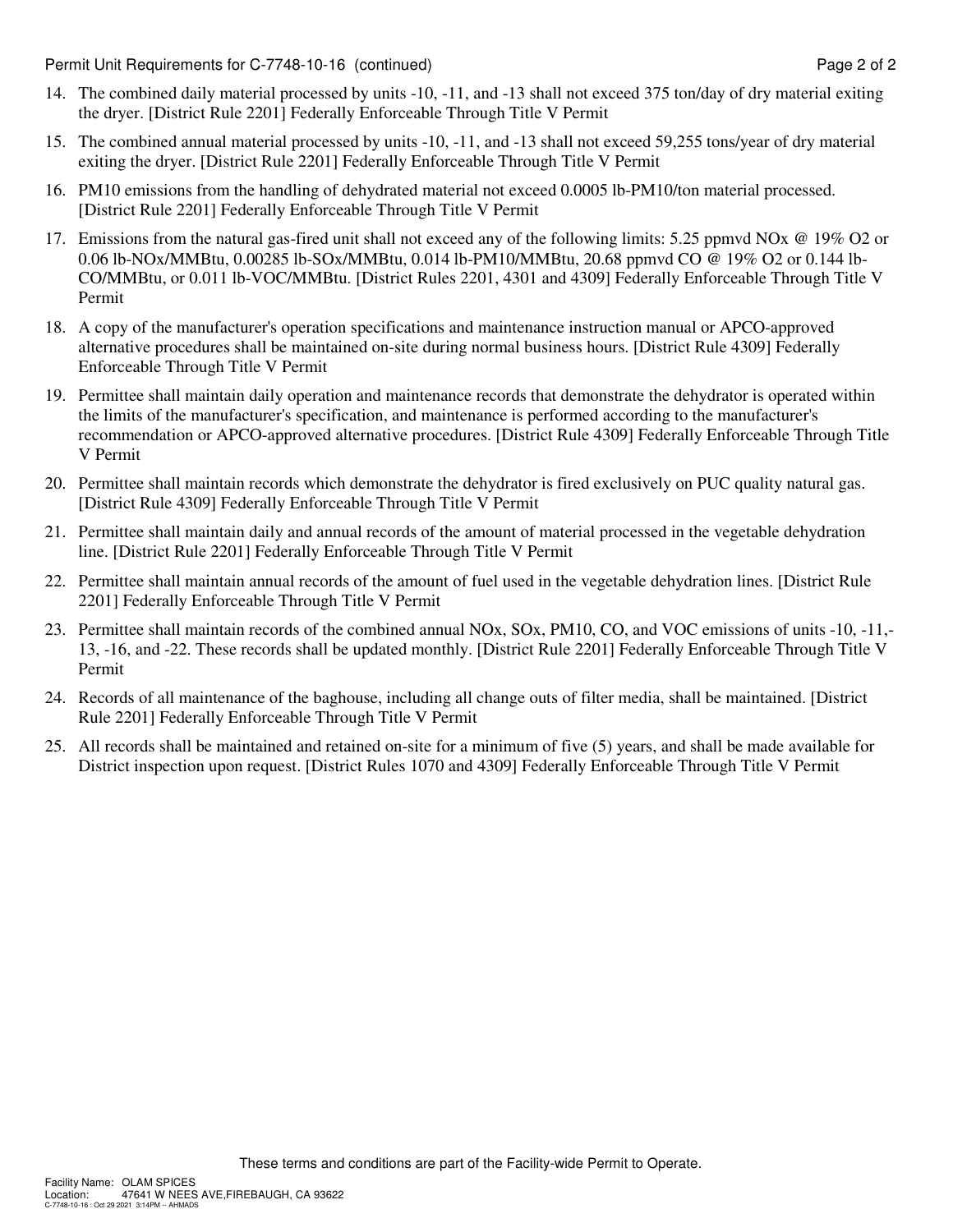#### **PERMIT UNIT:** C-7748-11-16 **EXPIRATION DATE:** 07/31/2025

#### **EQUIPMENT DESCRIPTION:**

54 MMBTU/HR VEGETABLE DEHYDRATION OPERATION (LINE B) WITH MAXON MODEL SERIES A NATURAL GAS-FIRED BURNERS SERVED BY TWO CYCLONES AND A 35,000 CFM DONALDSON MODEL 225FS BAGHOUSE DUST COLLECTOR (SHARED WITH UNITS -1, -2, -10)

- 1. Particulate matter emissions shall not exceed 0.1 grains/dscf in concentration. [District Rule 4201] Federally Enforceable Through Title V Permit
- 2. The exhaust stack shall vent vertically upward. The vertical exhaust flow shall not be impeded by a rain cap (flapper ok), roof overhang, or any other obstruction. [District Rule 4102]
- 3. The baghouse shall be maintained and operated according to manufacturer's specifications. [District Rule 2201] Federally Enforceable Through Title V Permit
- 4. The baghouse's cleaning frequency and duration shall be adjusted to optimize the control efficiency. [District Rule 2201] Federally Enforceable Through Title V Permit
- 5. Material removed from the baghouse shall be disposed of in a manner preventing entrainment into the atmosphere. [District Rule 2201] Federally Enforceable Through Title V Permit
- 6. Replacement bags numbering at least 10% of the total number of bags in the baghouse shall be maintained on the premises. [District Rule 2201] Federally Enforceable Through Title V Permit
- 7. The baghouse shall be equipped with a pressure differential gauge to indicate the pressure drop across the bags. The gauge shall be maintained in good working condition at all times and shall be located in an easily accessible location. [District Rule 2201] Federally Enforceable Through Title V Permit
- 8. The Donaldson baghouse shall operate at all times with a minimum differential pressure of 2 inches water column and a maximum differential pressure of 10 inches water column. [District Rule 2201] Federally Enforceable Through Title V Permit
- 9. Differential operating pressure of the baghouse shall be monitored and recorded on each day that the baghouse operates. [District Rule 2201] Federally Enforceable Through Title V Permit
- 10. The baghouse shall achieve a PM10 control efficiency of at least 99%, on an individual baghouse basis. [District Rule 2201] Federally Enforceable Through Title V Permit
- 11. The unit shall only be fired on PUC-regulated natural gas. [District Rules 2201, 4309 and 4801] Federally Enforceable Through Title V Permit
- 12. This dehydrator shall be operated and maintained in proper operating condition as recommended by the dehydrator's manufacturer or APCO-approved alternative procedures. [District Rule 4309] Federally Enforceable Through Title V Permit
- 13. The combined annual emissions from units -10, -11, -13, -16, and -22, during any one rolling 12 month period, shall not exceed any of the following limits: 36,163 lb-NOx/year, 1,796 lb-SOx/year, 8,770 lb-PM10/year, 94,698 lb-CO/year, and 8,580 lb-VOC/year. [District Rules 2201 and 4102] Federally Enforceable Through Title V Permit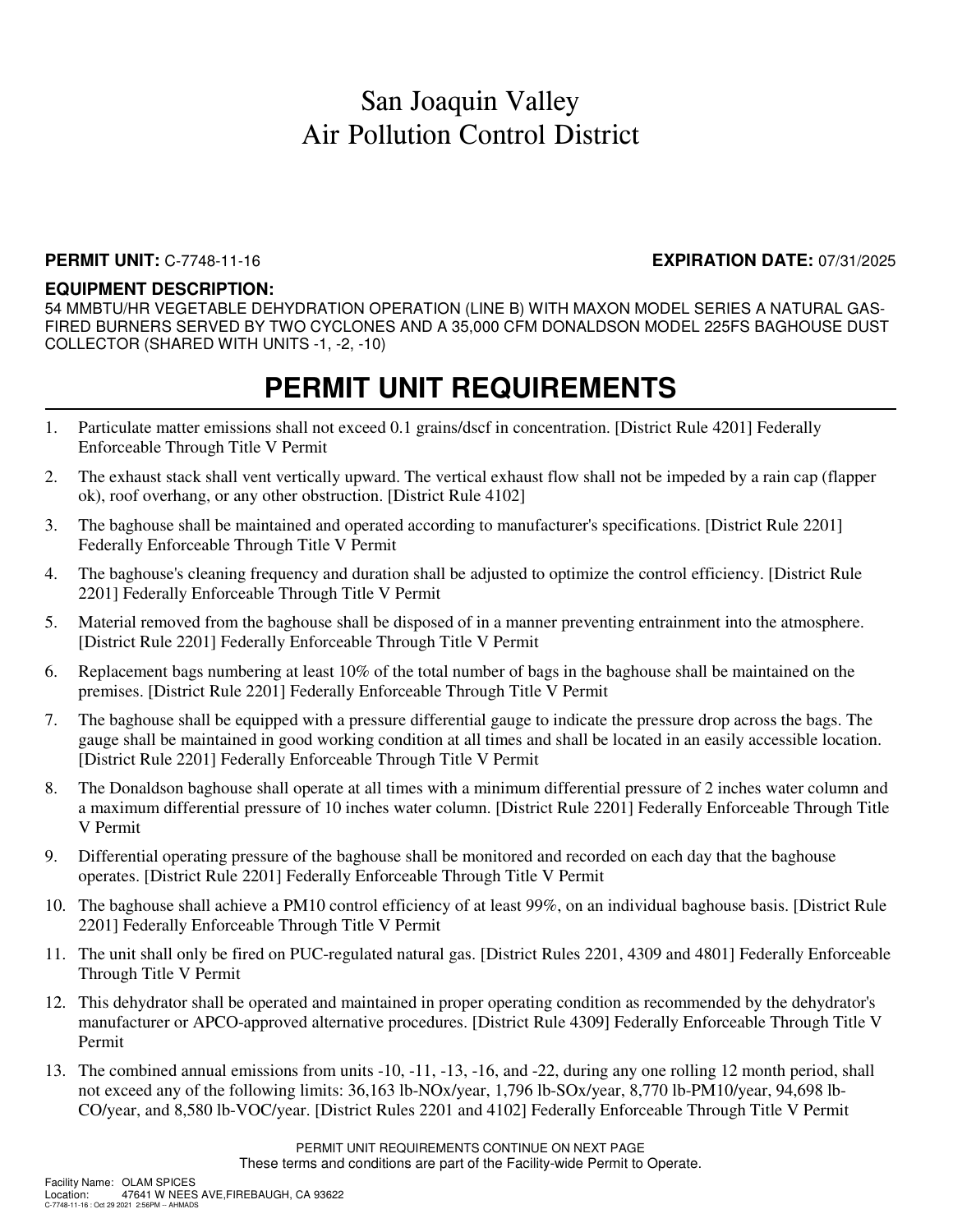Permit Unit Requirements for C-7748-11-16 (continued) example 2 and 2 of 2

- 14. The combined daily material processed by units -10, -11, and -13 shall not exceed 375 ton/day of dry material exiting the dryer. [District Rule 2201] Federally Enforceable Through Title V Permit
- 15. The combined annual material processed by units -10, -11, and -13 shall not exceed 59,255 tons/year of dry material exiting the dryer. [District Rule 2201] Federally Enforceable Through Title V Permit
- 16. PM10 emissions from the handling of dehydrated material not exceed 0.0005 lb-PM10/ton material processed. [District Rule 2201] Federally Enforceable Through Title V Permit
- 17. Emissions from the natural gas-fired unit shall not exceed any of the following limits: 5.25 ppmvd NOx @ 19% O2 or 0.06 lb-NOx/MMBtu, 0.00285 lb-SOx/MMBtu, 0.014 lb-PM10/MMBtu, 20.68 ppmvd CO @ 19% O2 or 0.144 lb-CO/MMBtu, or 0.011 lb-VOC/MMBtu. [District Rules 2201, 4301 and 4309] Federally Enforceable Through Title V Permit
- 18. A copy of the manufacturer's operation specifications and maintenance instruction manual or APCO-approved alternative procedures shall be maintained on-site during normal business hours. [District Rule 4309] Federally Enforceable Through Title V Permit
- 19. Permittee shall maintain daily operation and maintenance records that demonstrate the dehydrator is operated within the limits of the manufacturer's specification, and maintenance is performed according to the manufacturer's recommendation or APCO-approved alternative procedures. [District Rule 4309] Federally Enforceable Through Title V Permit
- 20. Permittee shall maintain records which demonstrate the dehydrator is fired exclusively on PUC quality natural gas. [District Rule 4309] Federally Enforceable Through Title V Permit
- 21. Permittee shall maintain daily and annual records of the amount of material processed in the vegetable dehydration line. [District Rule 2201] Federally Enforceable Through Title V Permit
- 22. Permittee shall maintain annual records of the amount of fuel used in the vegetable dehydration lines. [District Rule 2201] Federally Enforceable Through Title V Permit
- 23. Permittee shall maintain records of the combined annual NOx, SOx, PM10, CO, and VOC emissions of units -10, -11,- 13, -16, and -22. These records shall be updated monthly. [District Rule 2201] Federally Enforceable Through Title V Permit
- 24. Records of all maintenance of the baghouse, including all change outs of filter media, shall be maintained. [District Rule 2201] Federally Enforceable Through Title V Permit
- 25. All records shall be maintained and retained on-site for a minimum of five (5) years, and shall be made available for District inspection upon request. [District Rules 1070 and 4309] Federally Enforceable Through Title V Permit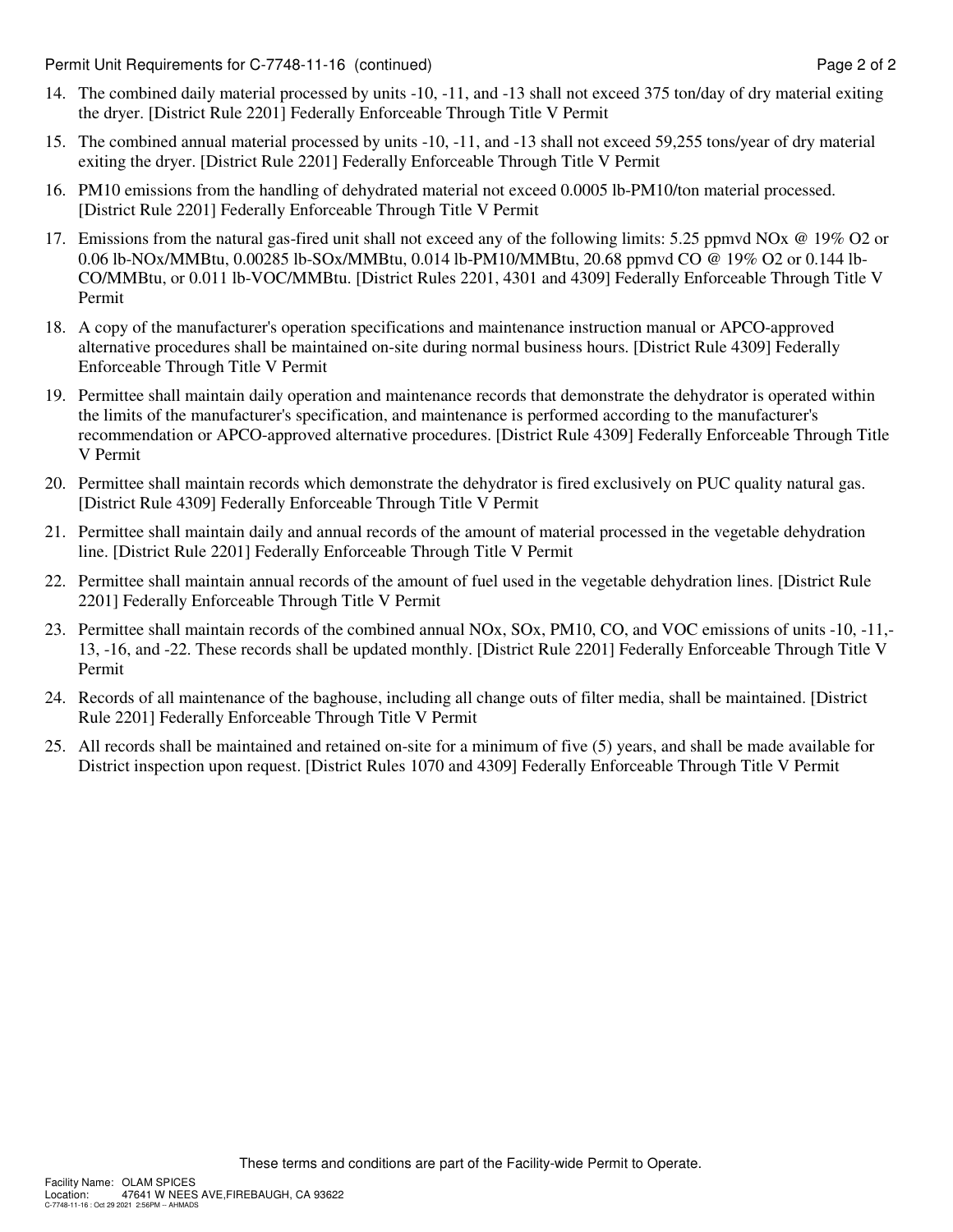### **PERMIT UNIT:** C-7748-12-3 **EXPIRATION DATE:** 07/31/2025

### **EQUIPMENT DESCRIPTION:**

VEGETABLE DEHYDRATION OPERATION (LINE C) WITH STEAM PROVIDED FROM UNIT -14 AND SERVED BY A 12,000 CFM SAUNCO MODEL 10-SIFT-100 BAGHOUSE DUST COLLECTOR WITH PRE-DEHYDRATION EQUIPMENT AND POST-DEHYDRATION EQUIPMENT (ASPIRATORS & NIPPLE SEPARATORS)

### **PERMIT UNIT REQUIREMENTS**

- 1. Particulate matter emissions shall not exceed 0.1 grains/dscf in concentration. [District Rule 4201] Federally Enforceable Through Title V Permit
- 2. Visible emissions from the baghouse serving the vegetable dehydration line shall not equal or exceed 5% opacity for a period or periods aggregating more than three minutes in one hour. [District Rule 2201] Federally Enforceable Through Title V Permit
- 3. The baghouse shall be maintained and operated according to manufacturer's specifications. [District Rule 2201] Federally Enforceable Through Title V Permit
- 4. The baghouse cleaning frequency and duration shall be adjusted to optimize the control efficiency. [District Rule 2201] Federally Enforceable Through Title V Permit
- 5. Material removed from the baghouse shall be disposed of in a manner preventing entrainment into the atmosphere. [District Rule 2201] Federally Enforceable Through Title V Permit
- 6. Replacement bags numbering at least 10% of the total number of bags in the baghouse shall be maintained on the premises. [District Rule 2201] Federally Enforceable Through Title V Permit
- 7. The baghouse shall be equipped with a pressure differential gauge to indicate the pressure drop across the bags. The gauge shall be maintained in good working condition at all times and shall be located in an easily accessible location. [District Rule 2201] Federally Enforceable Through Title V Permit
- 8. The baghouse shall operate at all times with a minimum differential pressure of 2 inches water column and a maximum differential pressure of 7 inches water column. [District Rule 2201] Federally Enforceable Through Title V Permit
- 9. Differential operating pressure shall be monitored and recorded on each day that the baghouse operates. [District Rule 2201] Federally Enforceable Through Title V Permit
- 10. Emissions from the vegetable dehydration line shall not exceed 0.0005 lb-PM10/ton of material processed. [District Rule 2201] Federally Enforceable Through Title V Permit
- 11. Maximum product processing rates shall not exceed 90 ton/day and 7,000 tons/year. [District Rule 2201] Federally Enforceable Through Title V Permit
- 12. Permittee shall maintain daily and annual records of the amount of material processed in the vegetable dehydration line. [District Rule 2201] Federally Enforceable Through Title V Permit
- 13. Records of all maintenance of the baghouse, including all change outs of filter media, shall be maintained. [District Rule 2201] Federally Enforceable Through Title V Permit
- 14. All records shall be maintained and retained on-site for a minimum of five (5) years, and shall be made available for District inspection upon request. [District Rule 1070] Federally Enforceable Through Title V Permit

These terms and conditions are part of the Facility-wide Permit to Operate.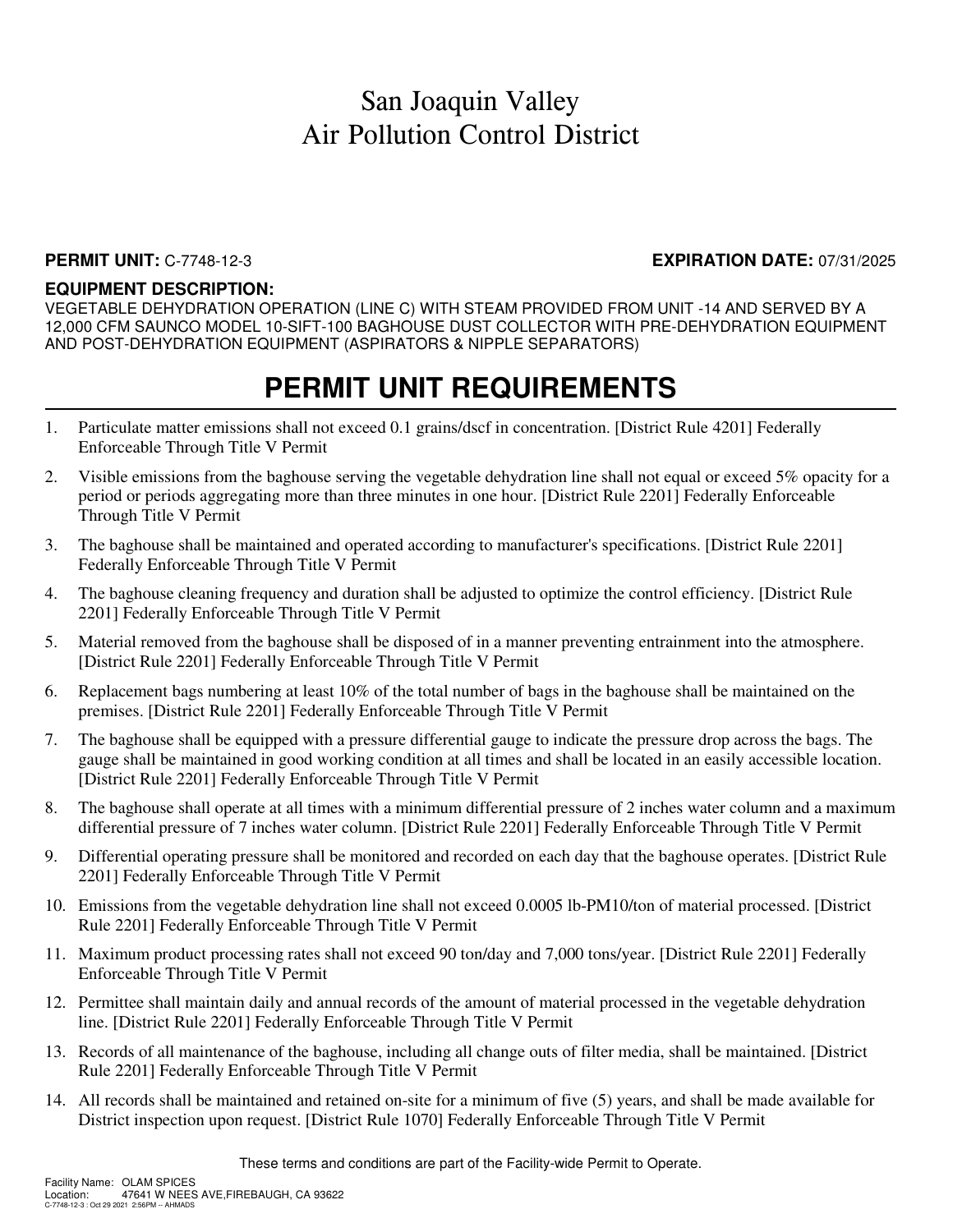#### **PERMIT UNIT:** C-7748-13-14 **EXPIRATION DATE:** 07/31/2025

#### **EQUIPMENT DESCRIPTION:**

69 MMBTU/HR VEGETABLE DEHYDRATION OPERATION (LINE D) WITH TWO 20 MMBTU/HR MAXON MODEL NP1, THREE 8 MMBTU/HR MAXON MODEL NP1, AND ONE 5 MMBTU/HR NATURAL GAS-FIRED BURNERS SERVED BY TWO CYCLONES AND ASSOCIATED ONION SLICER EQUIPMENT

### **PERMIT UNIT REQUIREMENTS**

- 1. Particulate matter emissions shall not exceed 0.1 grains/dscf in concentration. [District Rule 4201] Federally Enforceable Through Title V Permit
- 2. The exhaust stack shall vent vertically upward. The vertical exhaust flow shall not be impeded by a rain cap (flapper ok), roof overhang, or any other obstruction. [District Rule 4102]
- 3. The unit shall only be fired on PUC-regulated natural gas. [District Rules 2201, 4309, and 4801] Federally Enforceable Through Title V Permit
- 4. This dehydrator shall be operated and maintained in proper operating condition as recommended by the dehydrator's manufacturer or APCO-approved alternative procedures. [District Rule 4309] Federally Enforceable Through Title V Permit
- 5. The combined annual emissions from units -10, -11, -13, -16, and -22, during any one rolling 12 month period, shall not exceed any of the following limits: 36,163 lb-NOx/year, 1,796 lb-SOx/year, 8,770 lb-PM10/year, 94,698 lb-CO/year, and 8,580 lb-VOC/year. [District Rules 2201 and 4102] Federally Enforceable Through Title V Permit
- 6. The combined daily material processed by units -10, -11, and -13 shall not exceed 375 ton/day of dry material exiting the dryer. [District Rule 2201] Federally Enforceable Through Title V Permit
- 7. The combined annual material processed by units -10, -11, and -13 shall not exceed 59,255 tons/year of dry material exiting the dryer. [District Rule 2201] Federally Enforceable Through Title V Permit
- 8. PM10 emissions from the handling of dehydrated material not exceed 0.005 lb-PM10/ton material processed. [District Rule 2201] Federally Enforceable Through Title V Permit
- 9. Emissions from the natural gas-fired unit shall not exceed any of the following limits: 5.25 ppmvd NOx @ 19% O2 or 0.06 lb-NOx/MMBtu, 0.00285 lb-SOx/MMBtu, 0.014 lb-PM10/MMBtu, 20.68 ppmvd CO @ 19% O2 or 0.144 lb-CO/MMBtu, or 0.011 lb-VOC/MMBtu. [District Rules 2201, 4301, and 4309] Federally Enforceable Through Title V Permit
- 10. A copy of the manufacturer's operation specifications and maintenance instruction manual or APCO-approved alternative procedures shall be maintained on-site during normal business hours. [District Rule 4309] Federally Enforceable Through Title V Permit
- 11. Permittee shall maintain daily operation and maintenance records that demonstrate the dehydrator is operated within the limits of the manufacturer's specification, and maintenance is performed according to the manufacturer's recommendation or APCO-approved alternative procedures. [District Rule 4309] Federally Enforceable Through Title V Permit
- 12. Permittee shall maintain records, which demonstrates the dehydrator is fired exclusively on PUC quality natural gas. [District Rule 4309] Federally Enforceable Through Title V Permit

PERMIT UNIT REQUIREMENTS CONTINUE ON NEXT PAGE These terms and conditions are part of the Facility-wide Permit to Operate.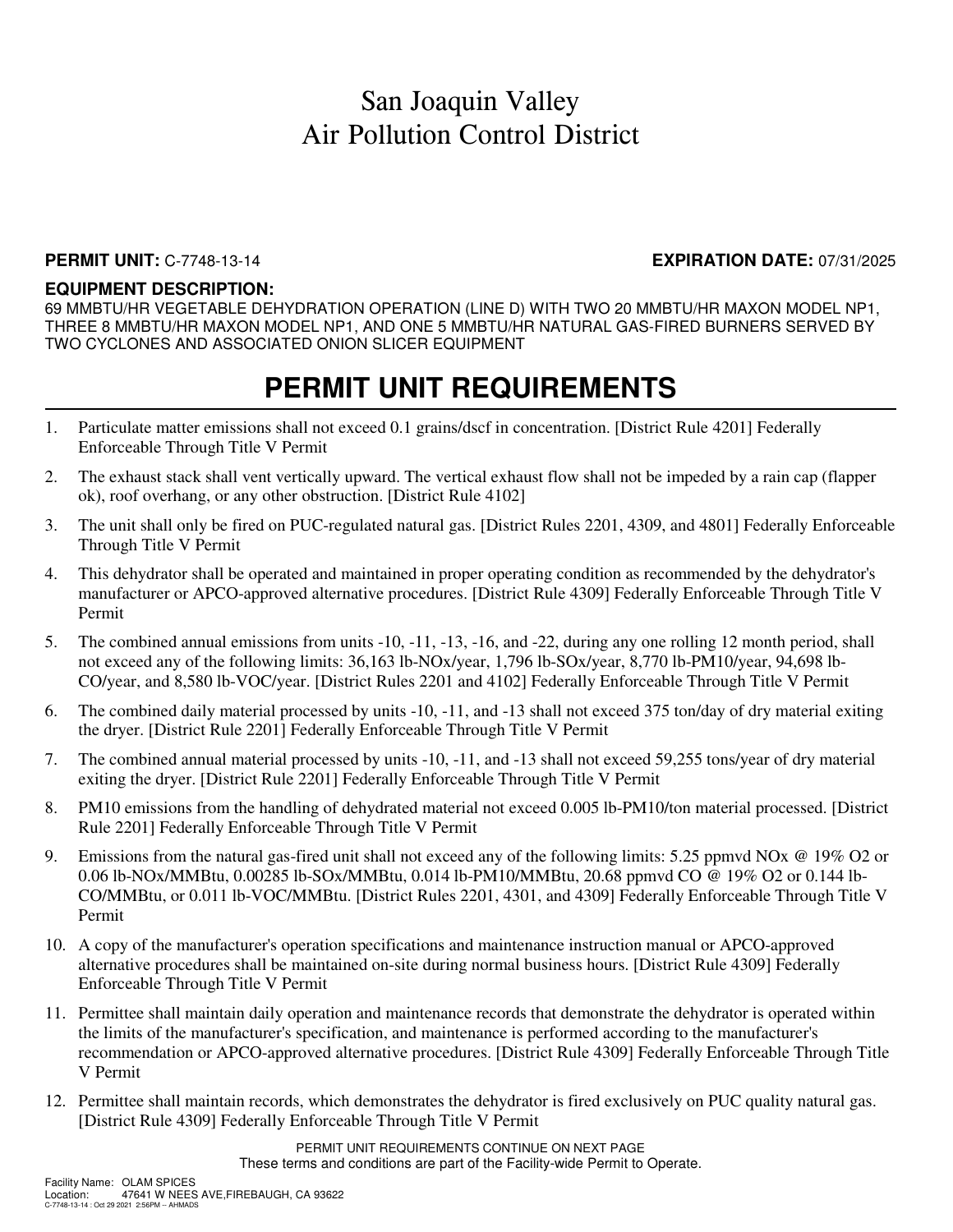Permit Unit Requirements for C-7748-13-14 (continued) example 2 and 2 of 2

- 13. Permittee shall maintain daily and annual records of the amount of material processed in the vegetable dehydration line. [District Rule 2201] Federally Enforceable Through Title V Permit
- 14. Permittee shall maintain annual records of the amount of fuel used in the vegetable dehydration lines. [District Rule 2201] Federally Enforceable Through Title V Permit
- 15. Permittee shall maintain records of the combined annual NOx, SOx, PM10, CO, and VOC emissions of units -10, -11,- 13, -16, and -22. These records shall be updated monthly. [District Rule 2201] Federally Enforceable Through Title V Permit
- 16. All records shall be maintained and retained on-site for a minimum of five (5) years, and shall be made available for District inspection upon request. [District Rules 1070 and 4309] Federally Enforceable Through Title V Permit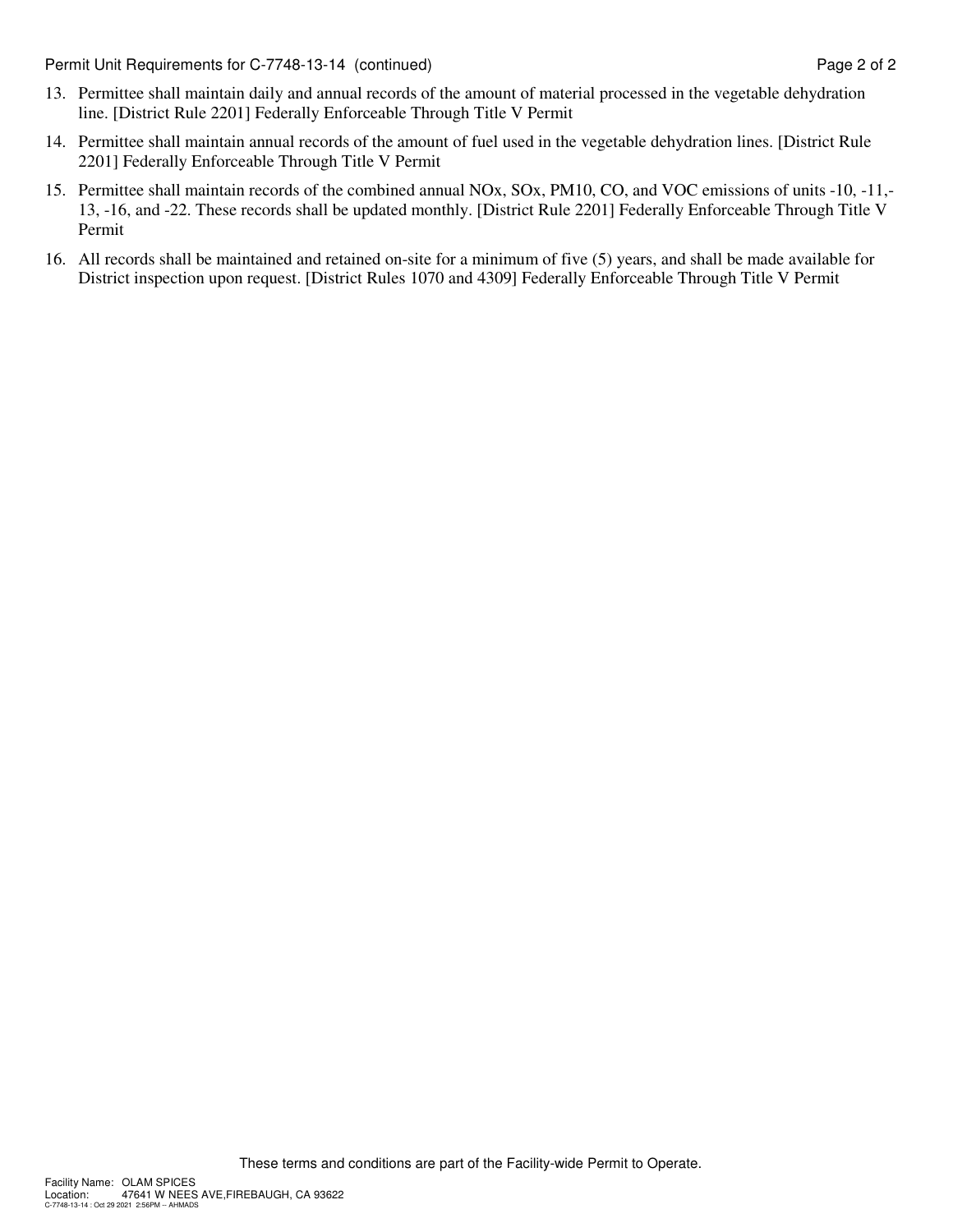#### **PERMIT UNIT:** C-7748-14-12 **EXPIRATION DATE:** 07/31/2025

### **EQUIPMENT DESCRIPTION:**

29.4 MMBTU/HR CLEAVER BROOKS MODEL CBI 700 NATURAL GAS-FIRED BOILER WITH A CLEAVER BROOKS MODEL CBEX700-800 LNO ULTRA LOW NOX BURNER AND O2 TRIM SYSTEM

- 1. Particulate matter emissions shall not exceed 0.1 grains/dscf in concentration. [District Rule 4201] Federally Enforceable Through Title V Permit
- 2. The unit shall only be fired on PUC-regulated natural gas. [District Rules 2201, 4320, and 4801] Federally Enforceable Through Title V Permit
- 3. A non-resettable, totalizing mass or volumetric fuel flow meter to measure the amount of fuel combusted in the unit shall be installed, utilized and maintained. [District Rule 2201 and 40 CFR 60.48c(g)] Federally Enforceable Through Title V Permit
- 4. Emissions rates from the natural gas-fired unit shall not exceed any of the following limits: 7 ppmv NOx @ 3% O2 or 0.008 lb-NOx/MMBtu, 0.00285 lb-SOx/MMBtu, 0.003 lb-PM10/MMBtu, 81.2 ppmv CO @ 3% O2 or 0.06 lb-CO/MMBtu, or 0.0055 lb-VOC/MMBtu. [District Rules 2201, 4301, 4305, 4306, and 4320] Federally Enforceable Through Title V Permit
- 5. Source testing to measure NOx and CO emissions from this unit while fired on natural gas shall be conducted at least once every twelve (12) months. After demonstrating compliance on two (2) consecutive annual source tests, the unit shall be tested not less than once every thirty-six (36) months. If the result of the 36-month source test demonstrates that the unit does not meet the applicable emission limits, the source testing frequency shall revert to at least once every twelve (12) months. [District Rules 4305, 4306, and 4320] Federally Enforceable Through Title V Permit
- 6. All emissions measurements shall be made with the unit operating either at conditions representative of normal operations or conditions specified in the Permit to Operate. No determination of compliance shall be established within two hours after a continuous period in which fuel flow to the unit is shut off for 30 minutes or longer, or within 30 minutes after a re-ignition as defined in Section 3.0 of District Rule 4306. [District Rules 4305, 4306, and 4320] Federally Enforceable Through Title V Permit
- 7. For emissions source testing, the arithmetic average of three 30-consecutive-minute test runs shall apply. If two of three runs are above an applicable limit the test cannot be used to demonstrate compliance with an applicable limit. [District Rules 4305, 4306, and 4320] Federally Enforceable Through Title V Permit
- 8. Source testing shall be conducted using the methods and procedures approved by the District. The District must be notified at least 30 days prior to any compliance source test, and a source test plan must be submitted for approval at least 15 days prior to testing. [District Rule 1081] Federally Enforceable Through Title V Permit
- 9. The source test plan shall identify which basis (ppmv or lb/MMBtu) will be used to demonstrate compliance. [District Rules 4305, 4306, and 4320] Federally Enforceable Through Title V Permit
- 10. NOx emissions for source test purposes shall be determined using EPA Method 7E or ARB Method 100 on a ppmv basis, or EPA Method 19 on a heat input basis. [District Rules 4305, 4306, and 4320] Federally Enforceable Through Title V Permit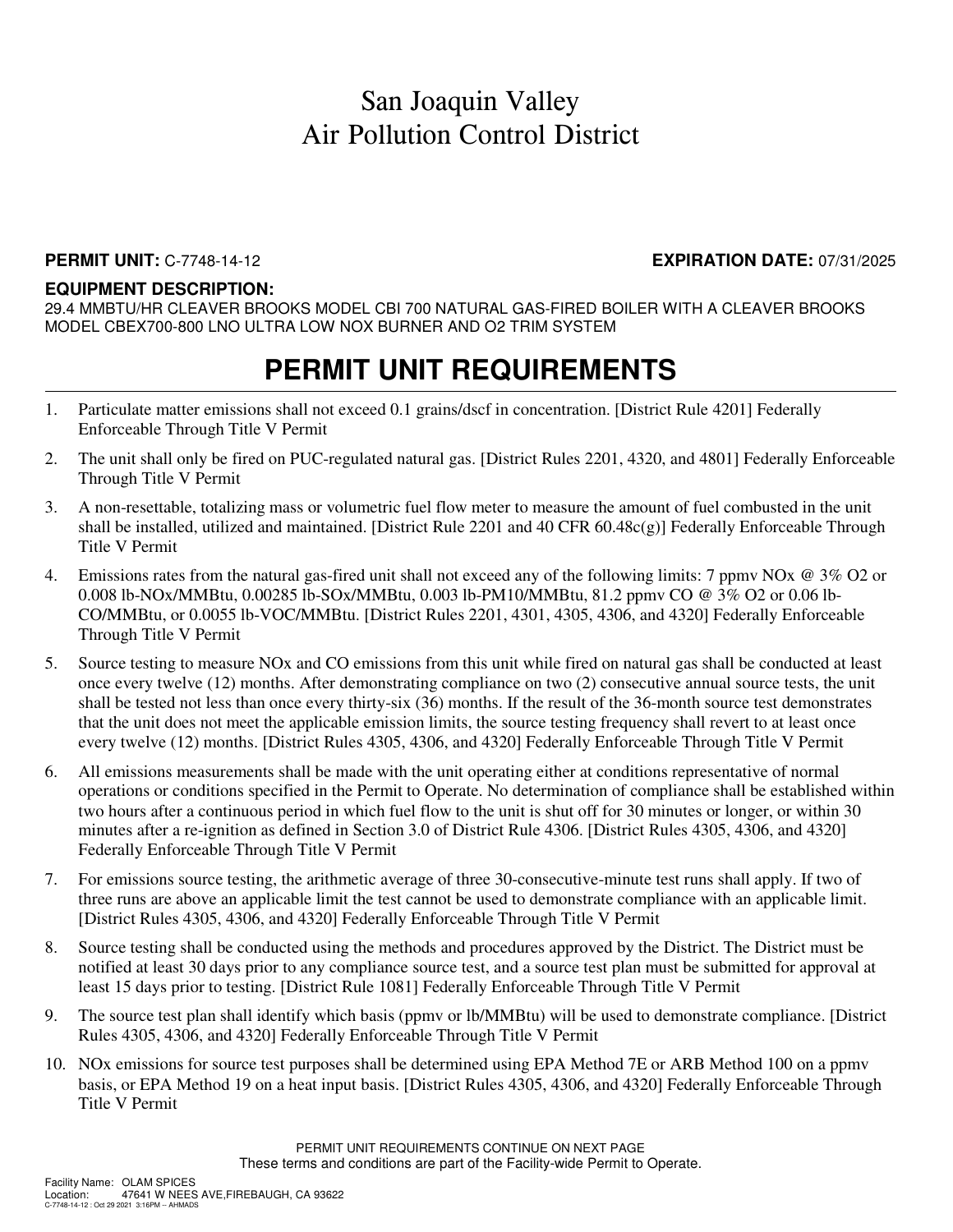Permit Unit Requirements for C-7748-14-12 (continued) **Page 2** of 2

- 11. CO emissions for source test purposes shall be determined using EPA Method 10 or ARB Method 100. [District Rules 4305, 4306, and 4320] Federally Enforceable Through Title V Permit
- 12. Stack gas oxygen (O2) shall be determined using EPA Method 3 or 3A or ARB Method 100. [District Rules 4305, 4306, and 4320] Federally Enforceable Through Title V Permit
- 13. Fuel sulfur content shall be determined using EPA Method 11 or Method 15. [District Rule 4320] Federally Enforceable Through Title V Permit
- 14. The results of each source test shall be submitted to the District within 60 days thereafter. [District Rule 1081] Federally Enforceable Through Title V Permit
- 15. The permittee shall monitor and record the stack concentration of NOx, CO, and O2 at least once every month (in which a source test is not performed) using a portable emission monitor that meets District specifications. Monitoring shall not be required if the unit is not in operation, i.e. the unit need not be started solely to perform monitoring. Monitoring shall be performed within 5 days of restarting the unit unless it has been performed within the last month. [District Rules 2201, 4305, 4306, and 4320] Federally Enforceable Through Title V Permit
- 16. If either the NOx or CO concentrations corrected to 3% O2, as measured by the portable analyzer, exceed the allowable emissions concentration, the permittee shall return the emissions to within the acceptable range as soon as possible, but no longer than 1 hour of operation after detection. If the portable analyzer readings continue to exceed the allowable emissions concentration after 1 hour of operation after detection, the permittee shall notify the District within the following 1 hour and conduct a certified source test within 60 days of the first exceedance. In lieu of conducting a source test, the permittee may stipulate a violation has occurred, subject to enforcement action. The permittee must then correct the violation, show compliance has been re-established, and resume monitoring procedures. If the deviations are the result of a qualifying breakdown condition pursuant to Rule 1100, the permittee may fully comply with Rule 1100 in lieu of the performing the notification and testing required by this condition. [District Rules 4305, 4306, and 4320] Federally Enforceable Through Title V Permit
- 17. All alternate monitoring parameter emission readings shall be taken with the unit operating either at conditions representative of normal operations or conditions specified in the Permit to Operate. The analyzer shall be calibrated, maintained, and operated in accordance with the manufacturer's specifications and recommendations or a protocol approved by the APCO. Emission readings taken shall be averaged over a 15 consecutive-minute period by either taking a cumulative 15 consecutive-minute sample reading or by taking at least five (5) readings, evenly spaced out over the 15 consecutive-minute period. [District Rules 4305, 4306, and 4320] Federally Enforceable Through Title V Permit
- 18. Permittee shall determine sulfur content of combusted gas annually or shall demonstrate that the combusted gas is provided from a PUC or FERC regulated source. [District Rules 1081 and 4320] Federally Enforceable Through Title V Permit
- 19. The permittee shall maintain records of: (1) the date and time of NOx, CO, and O2 measurements, (2) the O2 concentration in percent and the measured NOx and CO concentrations corrected to 3% O2, (3) make and model of exhaust gas analyzer, (4) exhaust gas analyzer calibration records, and (5) a description of any corrective action taken to maintain the emissions within the acceptable range. [District Rules 4305, 4306, and 4320] Federally Enforceable Through Title V Permit
- 20. Permittee shall maintain daily records of the type and quantity of fuel combusted by the boiler. [District Rules 2201 and 40 CFR 60.48c(g)] Federally Enforceable Through Title V Permit
- 21. All records shall be maintained and retained on-site for a minimum of five (5) years, and shall be made available for District inspection upon request. [District Rules 1070, 4305, 4306, and 4320, and 40 CFR 60.48c(i)] Federally Enforceable Through Title V Permit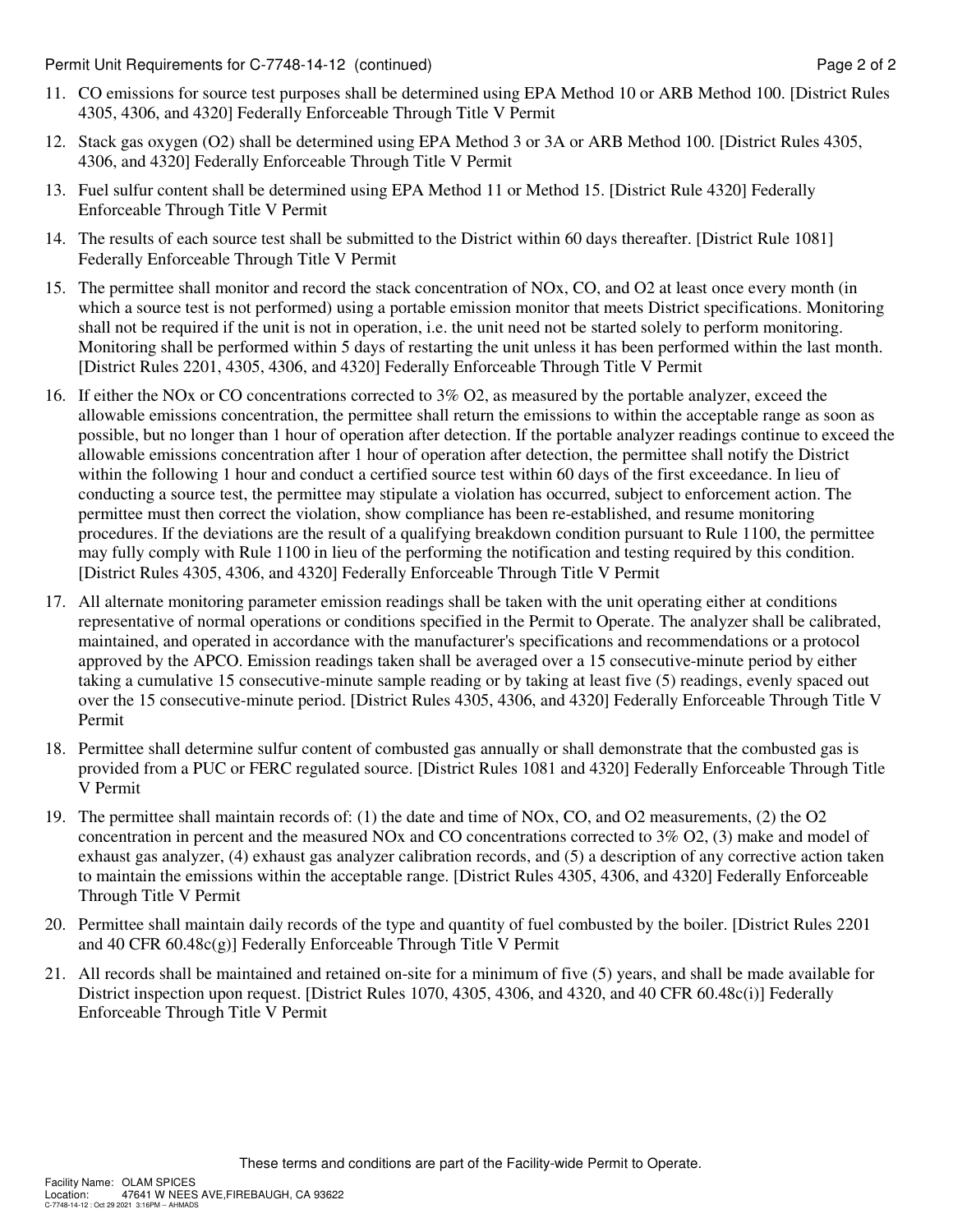### **PERMIT UNIT:** C-7748-16-13 **EXPIRATION DATE:** 07/31/2025

### **EQUIPMENT DESCRIPTION:**

1,877 BHP DEUTZ MODEL TBG620V16 NATURAL GAS-FIRED IC ENGINE EQUIPPED WITH A MIRATECH SCR SYSTEM, POWERING A 1350 KW ELECTRIC GENERATOR

- 1. The PG&E utility meter shall not exceed a reading of 434,756 MCF. [District Rule 2080] Federally Enforceable Through Title V Permit
- 2. Permittee shall submit written notification to the District upon designating the unit as dormant or active. [District Rule 2080] Federally Enforceable Through Title V Permit
- 3. While dormant, normal source testing shall not be required. [District Rule 2080] Federally Enforceable Through Title V Permit
- 4. Upon recommencing operation of this unit, normal source testing shall resume. [District Rule 2080] Federally Enforceable Through Title V Permit
- 5. Any source testing required by this permit shall be performed within 60 days of recommencing operation of this unit, regardless of whether the unit remains active or is again designated as dormant. [District Rule 2080] Federally Enforceable Through Title V Permit
- 6. Records of all dates and times that this unit is designated as dormant or active, and copies of all corresponding notices to the District, shall be maintained, retained for a period of at least five years, and made available for District inspection upon request. [District Rule 1070] Federally Enforceable Through Title V Permit
- 7. Particulate matter emissions shall not exceed 0.1 grains/dscf in concentration. [District Rule 4201] Federally Enforceable Through Title V Permit
- 8. The unit shall only be fired on PUC-regulated natural gas. [District Rule 2201] Federally Enforceable Through Title V Permit
- 9. The permittee shall install and operate a nonresettable fuel meter and a nonresettable elapsed operating time meter. In lieu of installing a nonresettable fuel meter, the owner or operator may use a non-resettable elapsed operating time meter in conjunction with the engine manufacturer's maximum rated fuel consumption to determine annual fuel usage. [District Rule 4702] Federally Enforceable Through Title V Permit
- 10. The natural gas usage in the IC engine shall not exceed 68.72 MMscf/year. [District Rule 2201] Federally Enforceable Through Title V Permit
- 11. Emissions from this IC engine shall not exceed any of the following limits: 5 ppmvd NOx @ 15% O2 (equivalent to 0.06 g-NOx/hp-hr), 0.011 g-SOx/hp-hr, 0.02 g-PM10/hp-hr, 71 ppmvd CO @ 15% O2 (equivalent to 0.6 g-CO/hp-hr), or 25 ppmvd VOC @ 15% O2 (equivalent to 0.15 g-VOC/hp-hr). [District Rules 2201 and 4702; and 40 CFR 60 Subpart JJJJ] Federally Enforceable Through Title V Permit
- 12. The ammonia (NH3) emissions shall not exceed 10 ppmvd @ 15% O2. [District Rules 2201 and 4102] Federally Enforceable Through Title V Permit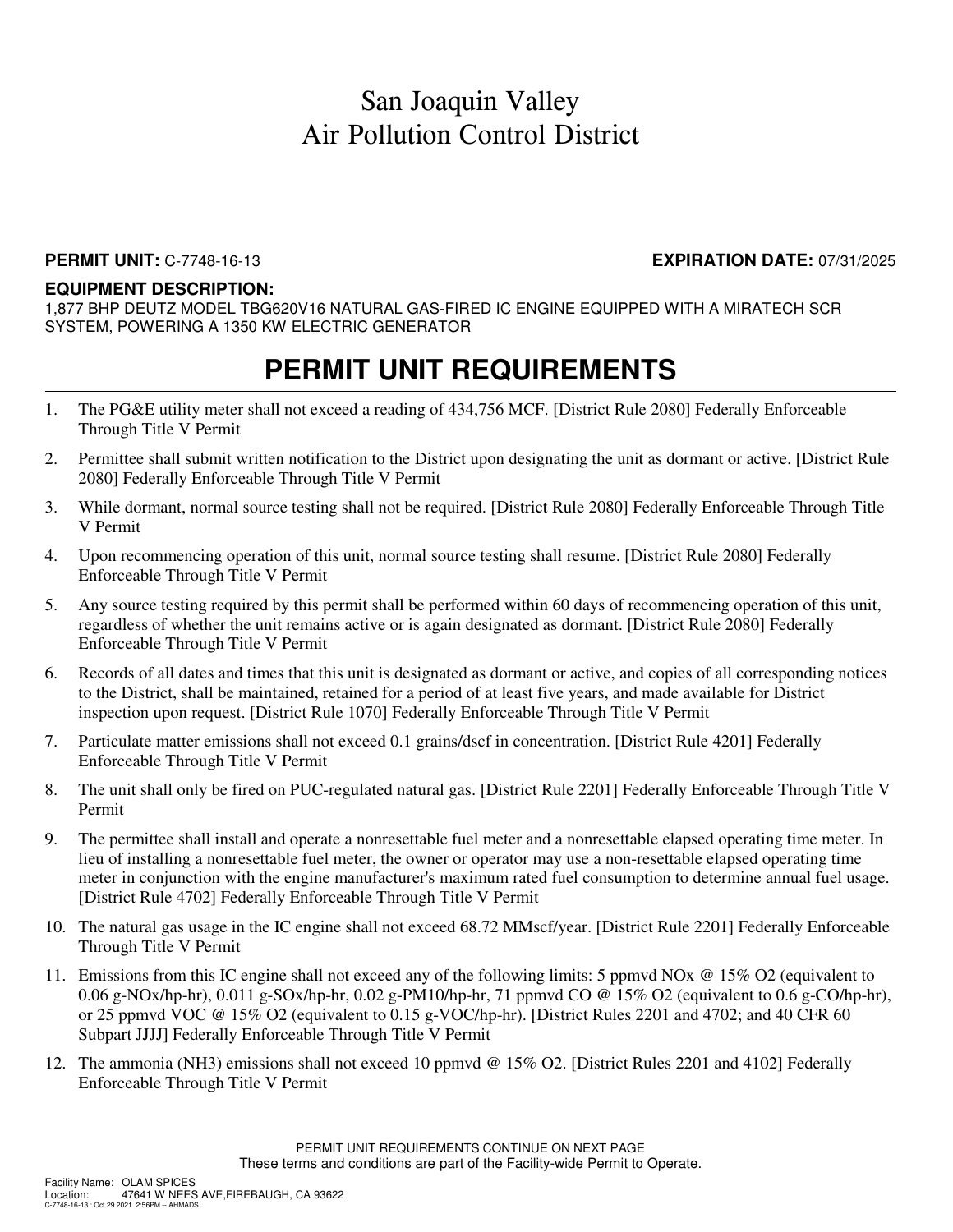Permit Unit Requirements for C-7748-16-13 (continued) **Page 2** of 3

- 13. The combined annual emissions from units -10, -11, -13, -16, and -22, during any one rolling 12 month period, shall not exceed any of the following limits: 36,163 lb-NOx/year, 1,796 lb-SOx/year, 8,770 lb-PM10/year, 94,698 lb-CO/year, and 8,580 lb-VOC/year. [District Rules 2201 and 4102] Federally Enforceable Through Title V Permit
- 14. NOx, CO, VOC, and NH3 emissions shall be measured (source tested) not less than once every 12 months. [District Rules 2201 and 4702] Federally Enforceable Through Title V Permit
- 15. Emissions source testing shall be conducted with the engine operating either at conditions representative of normal operations or conditions specified in the Permit to Operate. [District Rule 4702] Federally Enforceable Through Title V Permit
- 16. For emissions source testing, the arithmetic average of three 30-consecutive-minute test runs shall apply. If two of three runs are above an applicable limit, the test cannot be used to demonstrate compliance with an applicable limit. VOC emissions shall be reported as methane. VOC, NOx, and CO concentrations shall be reported in ppmv, corrected to 15% oxygen. [District Rule 4702] Federally Enforceable Through Title V Permit
- 17. The following test methods shall be used for testing other than start-up testing: NOx (ppmv) EPA Method 7E or ARB Method 100, CO (ppmv) - EPA Method 10 or ARB Method 100, VOC (ppmv) - EPA Method 25A or 25B, or ARB Method 100, stack gas oxygen - EPA Method 3 or 3A or ARB Method 100, and ammonia - BAAQMD ST-1B. EPA approved alternative test methods as approved by the District may also be used to address the source testing requirements of this permit. [District Rules 1081 and 4702] Federally Enforceable Through Title V Permit
- 18. The results of each source test shall be submitted to the District within 60 days thereafter. [District Rule 1081] Federally Enforceable Through Title V Permit
- 19. Source testing shall be conducted using the methods and procedures approved by the District. The District must be notified at least 30 days prior to any compliance source test, and a source test plan must be submitted for approval at least 15 days prior to testing. [District Rule 1081] Federally Enforceable Through Title V Permit
- 20. The permittee shall monitor and record the stack concentration of NOx, CO, O2, and NH3 at least once every month (in which a source test is not performed). NOx, CO, and O2 concentrations shall be preformed using a portable emission monitor that meets District specifications. NH3 monitoring shall be conducted utilizing District approved gas-detection tubes or a District approved equivalent method. Monitoring shall not be required if the engine is not in operation, i.e. the engine need not be started solely to perform monitoring. Monitoring shall be performed within 5 days of restarting the engine unless monitoring has been performed within the last month. Records must be maintained of the dates of non-operation to validate extended monitoring frequencies. [District Rules 4102 and 4702] Federally Enforceable Through Title V Permit
- 21. If the NOx or CO concentrations corrected to 15% O2, as measured by the portable analyzer, or the NH3 concentrations corrected to 15% O2, as measured by District approved gas-detection tubes, exceed the allowable emissions concentration, the permittee shall return the emissions to within the acceptable range as soon as possible, but no longer than 8 hours of operation after detection. If the portable analyzer readings continue to exceed the allowable emissions concentration after 1 hour of operation after detection, the permittee shall notify the District within the following 1 hour and conduct a certified source test within 60 days of the first exceedance. In lieu of conducting a source test, the permittee may stipulate a violation has occurred, subject to enforcement action. The permittee must then correct the violation, show compliance has been re-established, and resume monitoring procedures. If the deviations are the result of a qualifying breakdown condition pursuant to Rule 1100, the permittee may fully comply with Rule 1100 in lieu of the performing the notification and testing required by this condition. [District Rules 4102 and 4702] Federally Enforceable Through Title V Permit
- 22. All alternate monitoring parameter emission readings shall be taken with the unit operating either at conditions representative of normal operations or conditions specified in the permit-to-operate. The analyzer shall be calibrated, maintained, and operated in accordance with the manufacturer's specifications and recommendations or a protocol approved by the APCO. Emission readings taken shall be averaged over a 15 consecutive-minute period by either taking a cumulative 15 consecutive-minute sample reading or by taking at least five (5) readings, evenly spaced out over the 15 consecutive-minute period. [District Rule 4702] Federally Enforceable Through Title V Permit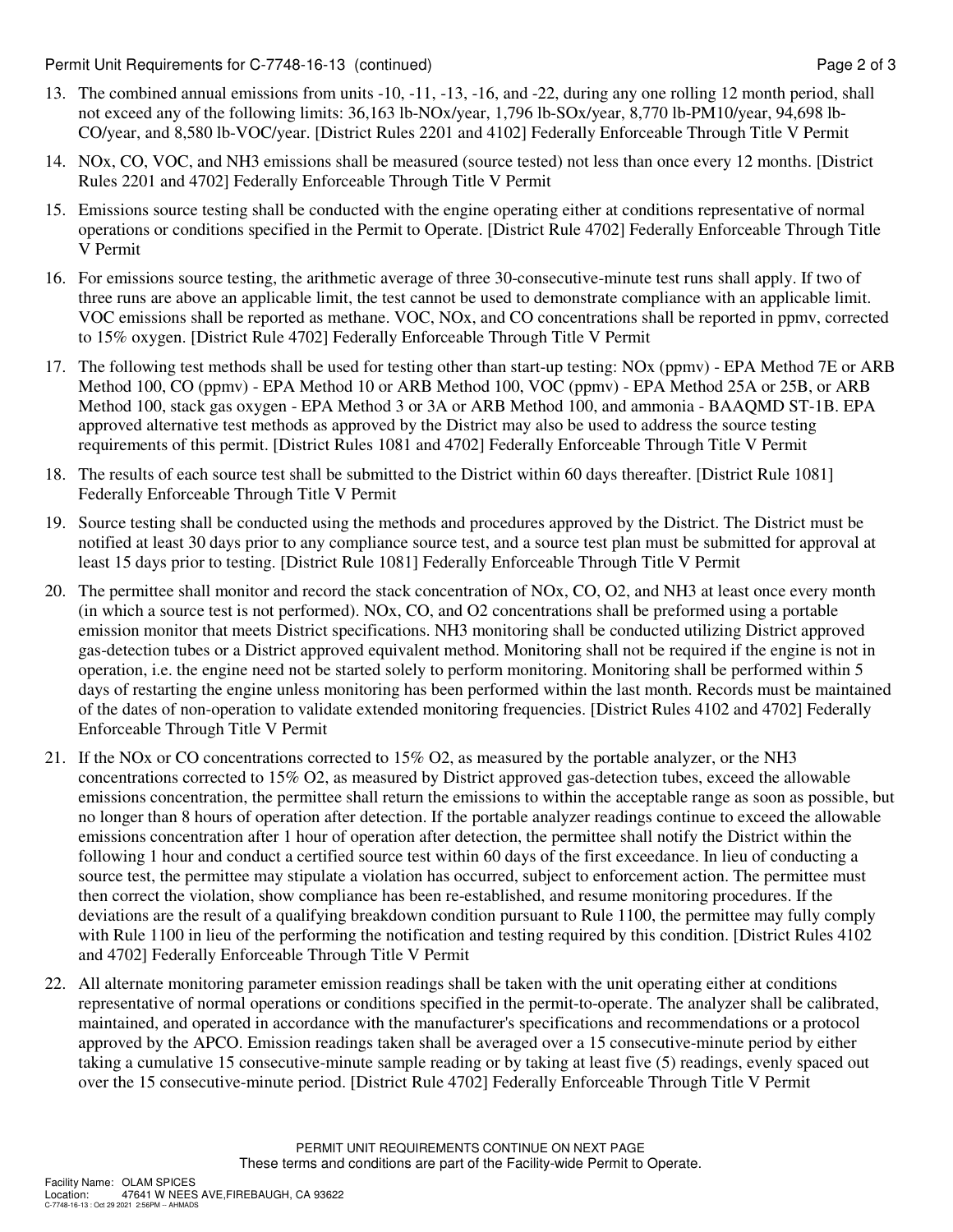Permit Unit Requirements for C-7748-16-13 (continued) **Page 3 of 3** Page 3 of 3

- 23. This engine shall be operated and maintained in proper operating condition per the manufacturer's requirements as specified on the Inspection and Monitoring (I&M) plan submitted to the District. [District Rule 4702] Federally Enforceable Through Title V Permit
- 24. The permittee shall update the I&M plan for this engine prior to any planned change in operation. The permittee must notify the District no later than seven days after changing the I&M plan and must submit an updated I&M plan to the APCO for approval no later than 14 days after the change. The date and time of the change to the I&M plan shall be recorded in the engine's operating log. For modifications, the revised I&M plan shall be submitted to and approved by the APCO prior to issuance of the Permit to Operate. The permittee may request a change to the I&M plan at any time. [District Rule 4702] Federally Enforceable Through Title V Permit
- 25. The permittee shall maintain records of: (1) the date and time of NOx, CO, O2 and NH3 measurements, (2) the O2 concentration in percent and the measured NOx, CO, and NH3 concentrations corrected to 15% O2, (3) make and model of exhaust gas analyzer, (4) exhaust gas analyzer calibration records, (5) the method of determining the NH3 emission concentration, and (6) a description of any corrective action taken to maintain the emissions within the acceptable range. [District Rules 4102 and 4702] Federally Enforceable Through Title V Permit
- 26. The permittee shall maintain an engine operating log to demonstrate compliance. The engine operating log shall include, on a monthly basis, the following information: total hours of operation, type and quantity (cubic feet of gas or gallons of liquid) of fuel used, maintenance or modifications performed, monitoring data, compliance source test results, and any other information necessary to demonstrate compliance. [District Rule 4702] Federally Enforceable Through Title V Permit
- 27. Permittee shall maintain annual records, updated monthly, of the natural gas usage. [District Rule 2201] Federally Enforceable Through Title V Permit
- 28. Permittee shall maintain records of the combined annual NOx, SOx, PM10, CO, and VOC emissions of units -10, -11,- 13, -16, and -22. These records shall be updated monthly. [District Rule 2201] Federally Enforceable Through Title V Permit
- 29. All records shall be maintained and retained on-site for a minimum of five (5) years, and shall be made available for District inspection upon request. [District Rules 1070 and 4702] Federally Enforceable Through Title V Permit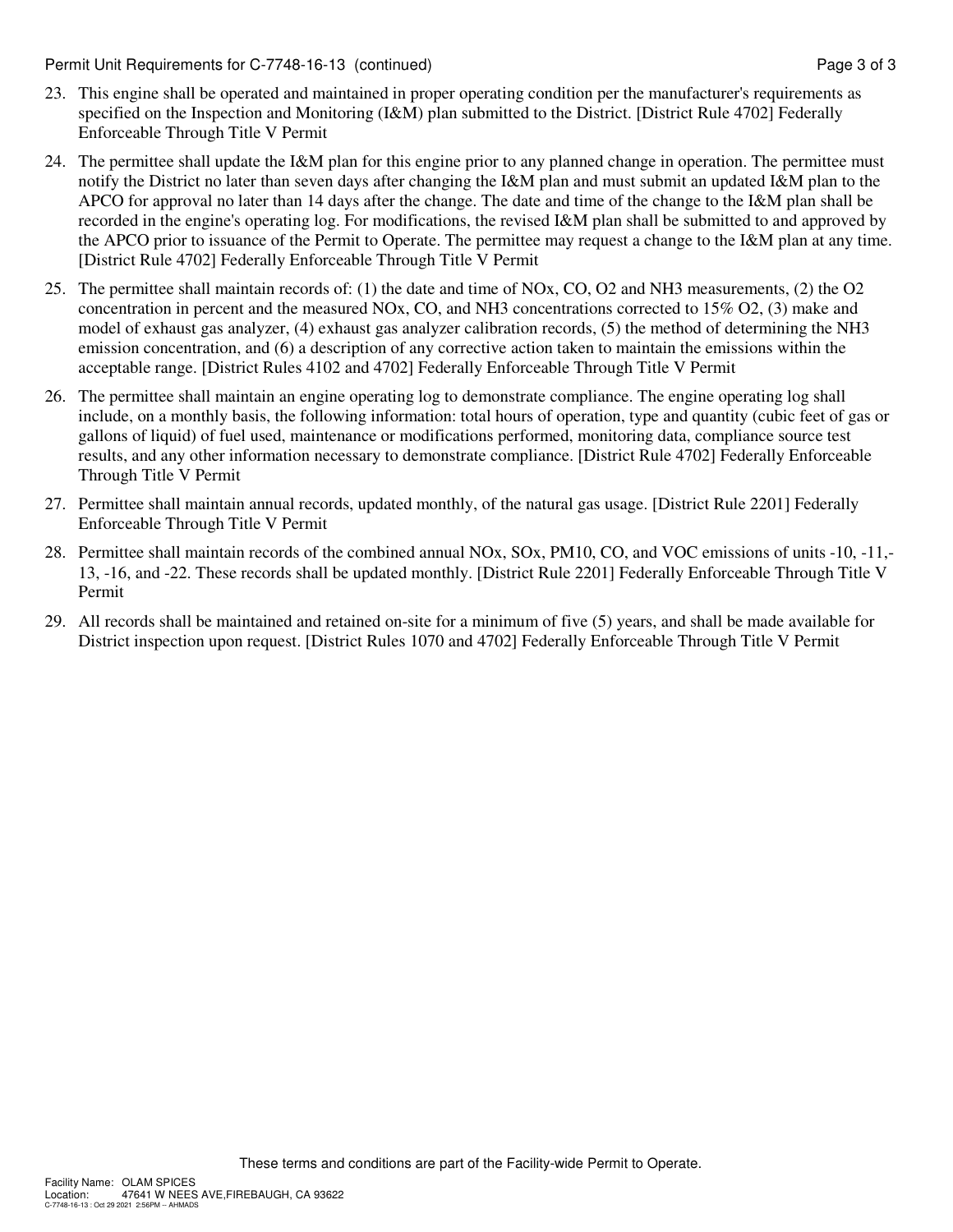### **PERMIT UNIT:** C-7748-17-2 **EXPIRATION DATE:** 07/31/2025

### **EQUIPMENT DESCRIPTION:**

KNIFE SHARPENING OPERATION CONSISTING OF SIX (6) KNIFE SHARPENING MACHINES ALL SERVED BY A SAUNCO MODEL SFSB 6-25-245 BAGHOUSE

### **PERMIT UNIT REQUIREMENTS**

- 1. Particulate matter emissions shall not exceed 0.1 grains/dscf in concentration. [District Rule 4201] Federally Enforceable Through Title V Permit
- 2. Visible emissions from the baghouse serving the blending and packaging room shall not equal or exceed 5% opacity for a period or periods aggregating more than three minutes in one hour. [District Rule 2201] Federally Enforceable Through Title V Permit
- 3. The baghouse shall be maintained and operated according to manufacturer's specifications. [District Rule 2201] Federally Enforceable Through Title V Permit
- 4. The baghouse cleaning frequency and duration shall be adjusted to optimize the control efficiency. [District Rule 2201] Federally Enforceable Through Title V Permit
- 5. Material removed from the baghouse shall be disposed of in a manner preventing entrainment into the atmosphere. [District Rule 2201] Federally Enforceable Through Title V Permit
- 6. A spare set of bags shall be maintained on the premises at all times. [District Rule 2201] Federally Enforceable Through Title V Permit
- 7. The baghouse shall be equipped with a pressure differential gauge to indicate the pressure drop across the bags. The gauge shall be maintained in good working condition at all times and shall be located in an easily accessible location. [District Rule 2201] Federally Enforceable Through Title V Permit
- 8. The baghouse shall operate at all times with a minimum differential pressure of 1 inches water column and a maximum differential pressure of 8 inches water column. [District Rule 2201] Federally Enforceable Through Title V Permit
- 9. Differential operating pressure shall be monitored and recorded on each day that the baghouse operates. [District Rule 2201] Federally Enforceable Through Title V Permit
- 10. Emissions from the baghouse shall not exceed 0.000091 lb-PM10/knife sharpened. [District Rule 2201] Federally Enforceable Through Title V Permit
- 11. The permittee shall not sharpen more than 576 knives in any one day. [District Rule 2201] Federally Enforceable Through Title V Permit
- 12. Permittee shall maintain daily records of the number of knives sharpened through this operation. [District Rule 2201] Federally Enforceable Through Title V Permit
- 13. Records of all maintenance of the baghouse, including all change outs of filter media, shall be maintained. [District Rule 2201] Federally Enforceable Through Title V Permit
- 14. All records shall be maintained and retained on-site for a minimum of five (5) years, and shall be made available for District inspection upon request. [District Rule 1070] Federally Enforceable Through Title V Permit

These terms and conditions are part of the Facility-wide Permit to Operate.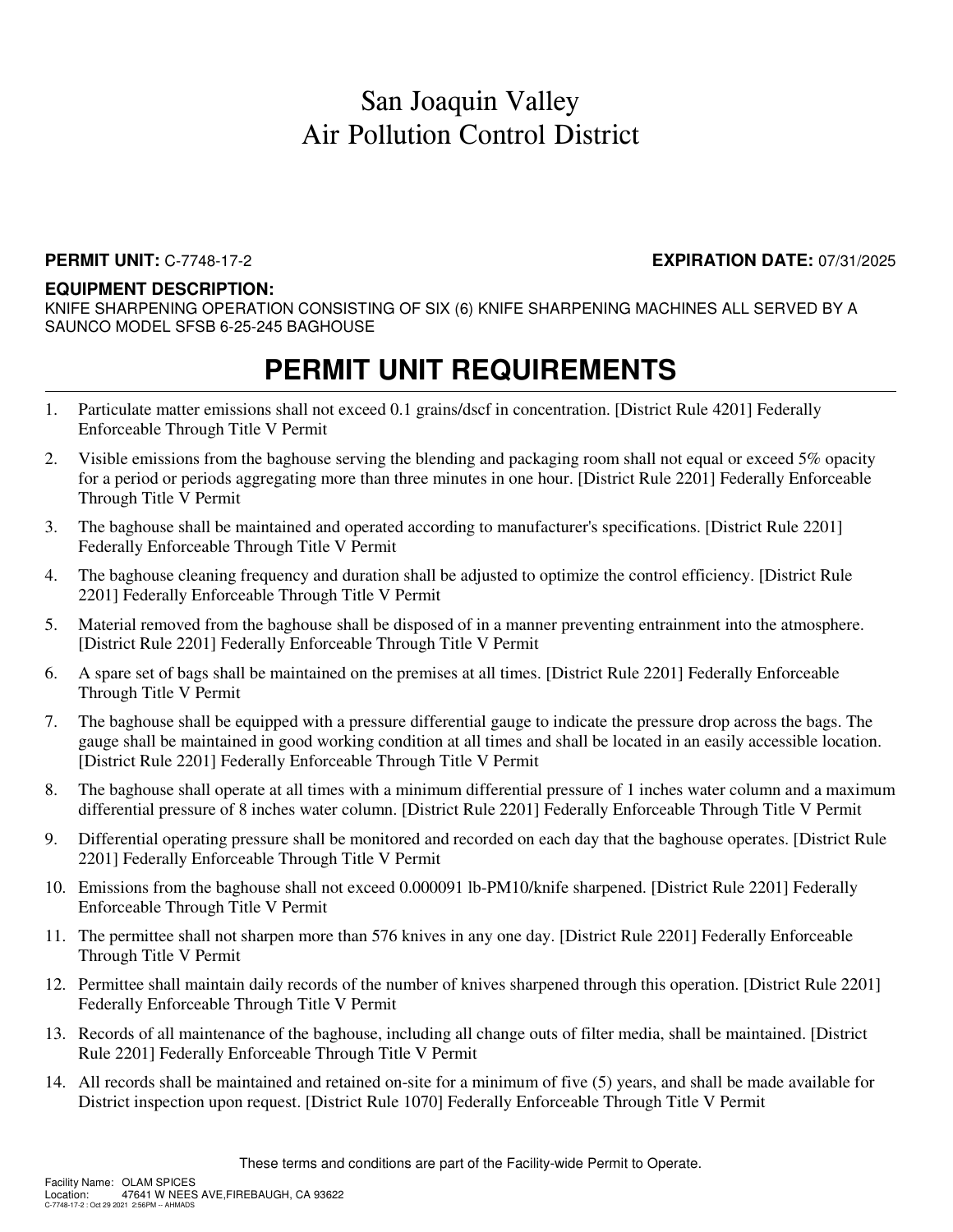### **PERMIT UNIT:** C-7748-18-4 **EXPIRATION DATE:** 07/31/2025

### **EQUIPMENT DESCRIPTION:**

FLAKE BLENDING OPERATION CONSISTING OF A BICONIC BLENDER WITH DRUM DUMPER AND TAKE-AWAY CONVEYOR ALL SERVED BY A 7,200 CFM SAUNCO MODEL 8-SFLB-81 BAGHOUSE (SHARED WITH UNIT -6)

### **PERMIT UNIT REQUIREMENTS**

- 1. Particulate matter emissions shall not exceed 0.1 grains/dscf in concentration. [District Rule 4201] Federally Enforceable Through Title V Permit
- 2. Visible emissions from the baghouse serving the blending operation shall not equal or exceed 5% opacity for a period or periods aggregating more than three minutes in one hour. [District Rule 2201] Federally Enforceable Through Title V Permit
- 3. The baghouse shall be maintained and operated according to manufacturer's specifications. [District Rule 2201] Federally Enforceable Through Title V Permit
- 4. The baghouse cleaning frequency and duration shall be adjusted to optimize the control efficiency. [District Rule 2201] Federally Enforceable Through Title V Permit
- 5. Material removed from the baghouse shall be disposed of in a manner preventing entrainment into the atmosphere. [District Rule 2201] Federally Enforceable Through Title V Permit
- 6. Replacement bags numbering at least 10% of the total number of bags in the baghouse shall be maintained on the premises. [District Rule 2201] Federally Enforceable Through Title V Permit
- 7. The baghouse shall be equipped with a pressure differential gauge to indicate the pressure drop across the bags. The gauge shall be maintained in good working condition at all times and shall be located in an easily accessible location. [District Rule 2201] Federally Enforceable Through Title V Permit
- 8. The baghouse shall operate at all times with a minimum differential pressure of 0.5 inches water column and a maximum differential pressure of 8.0 inches water column. [District Rule 2201] Federally Enforceable Through Title V Permit
- 9. Differential operating pressure shall be monitored and recorded on each day that the baghouse operates. [District Rule 2201] Federally Enforceable Through Title V Permit
- 10. Emissions from the blending and packaging room shall not exceed 0.052 lb-PM10/ton of material processed. [District Rule 2201] Federally Enforceable Through Title V Permit
- 11. The daily material processed shall not exceed 35 ton/day. [District Rule 2201] Federally Enforceable Through Title V Permit
- 12. Permittee shall maintain daily records of the amount of material processed in the blending operation. [District Rule 2201] Federally Enforceable Through Title V Permit
- 13. Records of all maintenance of the baghouse, including all change outs of filter media, shall be maintained. [District Rule 2201] Federally Enforceable Through Title V Permit
- 14. All records shall be maintained and retained on-site for a minimum of five (5) years, and shall be made available for District inspection upon request. [District Rule 1070] Federally Enforceable Through Title V Permit

These terms and conditions are part of the Facility-wide Permit to Operate.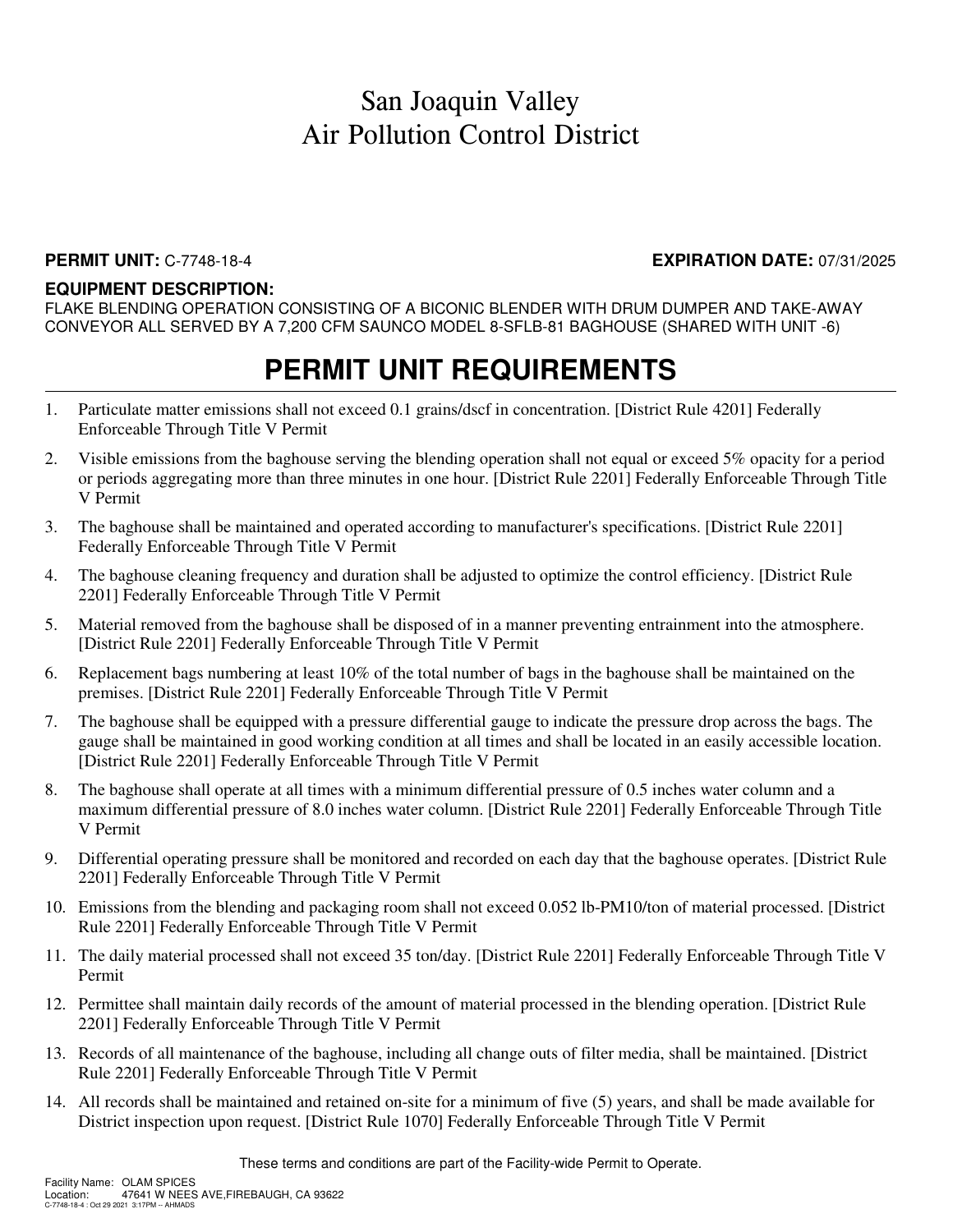### **PERMIT UNIT:** C-7748-21-3 **EXPIRATION DATE:** 07/31/2025

### **EQUIPMENT DESCRIPTION:**

DRY VEGETABLE PROCESSING OPERATION SERVED BY FOUR BAGHOUSES CONSISTING OF: ONE BRUSH REEL, PNEUMATIC CONVEYING SYSTEM TO A C4VA SEPARATOR SERVED BY MAC 36FRB7 BAGHOUSE, SIX ACCRODENT ROTARY SEPARATORS VENTED TO A SAUNCO 10-SIFT-100 BAGHOUSE, SIX OLIVER GRAVITY SEPARATORS VENTED TO A CYCLONE AND BUHLER ASFB BAGHOUSE, GRANULE PACKAGING LINE VENTED TO THE SAUNCO BAGHOUSE AND A MAC 36AVR-STY3 BAGHOUSE

- 1. Particulate matter emissions shall not exceed 0.1 grains/dscf in concentration. [District Rule 4201] Federally Enforceable Through Title V Permit
- 2. Visible emissions from the baghouses serving the vegetable milling operation shall not equal or exceed 5% opacity for a period or periods aggregating more than three minutes in one hour. [District Rule 2201] Federally Enforceable Through Title V Permit
- 3. The baghouses shall be maintained and operated according to manufacturer's specifications. [District Rule 2201] Federally Enforceable Through Title V Permit
- 4. The baghouses cleaning frequency and duration shall be adjusted to optimize the control efficiency. [District Rule 2201] Federally Enforceable Through Title V Permit
- 5. Material removed from each baghouse shall be disposed of in a manner preventing entrainment into the atmosphere. [District Rule 2201] Federally Enforceable Through Title V Permit
- 6. Replacement bags numbering at least 10% of the total number of bags in each baghouse shall be maintained on the premises. [District Rule 2201] Federally Enforceable Through Title V Permit
- 7. Each baghouse shall be equipped with a pressure differential gauge to indicate the pressure drop across the bags. The gauges shall be maintained in good working condition at all times and shall be located in an easily accessible location. [District Rule 2201] Federally Enforceable Through Title V Permit
- 8. The Saunco 10-SIFT-100 baghouse shall operate at all times with a minimum differential pressure of 1 inch water column and a maximum differential pressure of 9 inches water column. [District Rule 2201] Federally Enforceable Through Title V Permit
- 9. The MAC 36FRB7 baghouse shall operate at all times with a minimum differential pressure of 1 inch water column and a maximum differential pressure of 9 inches water column. [District Rule 2201] Federally Enforceable Through Title V Permit
- 10. The Buhler ASFB baghouse shall operate at all times with a minimum differential pressure of 1 inch water column and a maximum differential pressure of 9 inches water column. [District Rule 2201] Federally Enforceable Through Title V Permit
- 11. The MAC 36VR7-STY3 baghouse shall operate at all times with a minimum differential pressure of 1 inch water column and a maximum differential pressure of 9 inches water column. [District Rule 2201] Federally Enforceable Through Title V Permit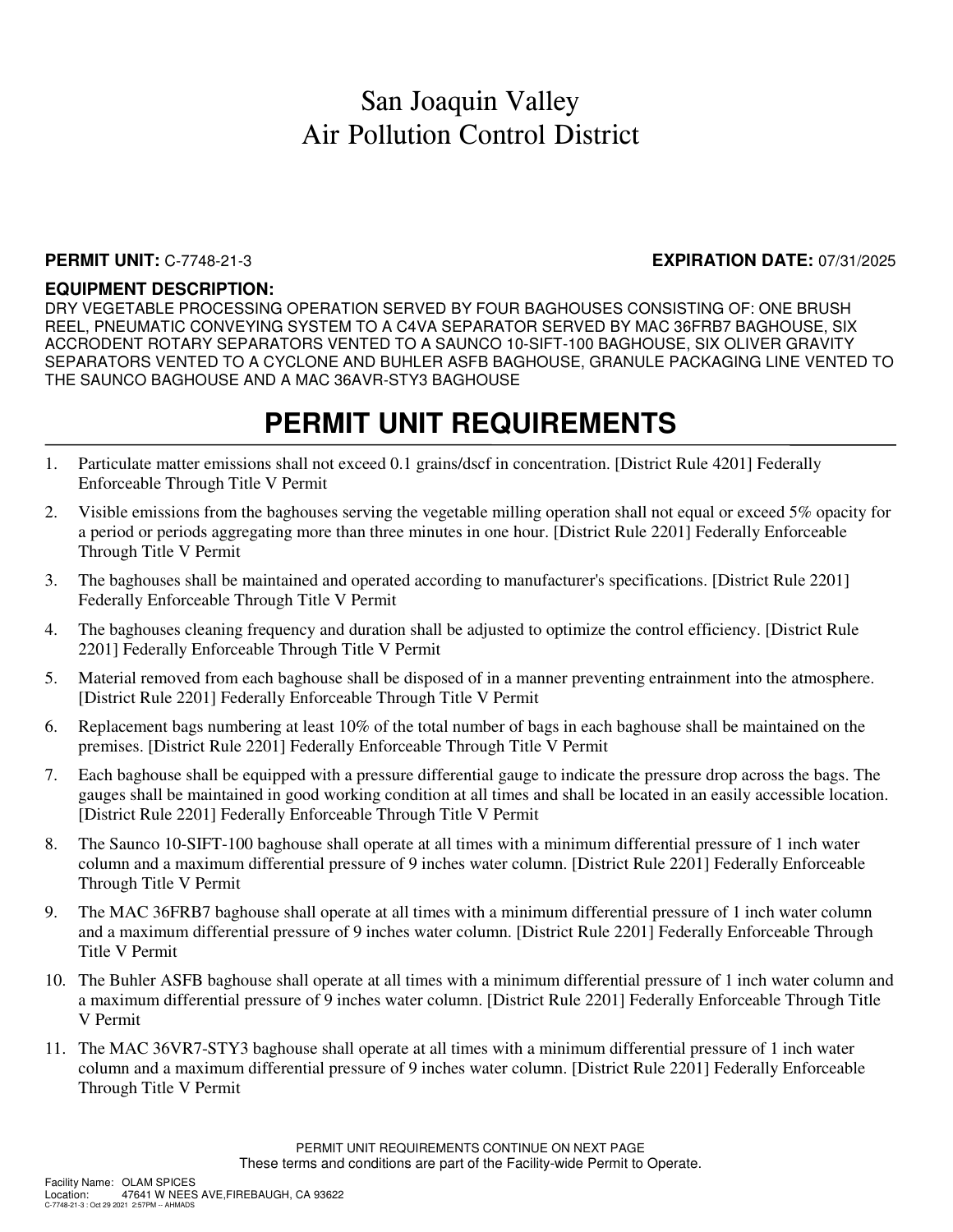Permit Unit Requirements for C-7748-21-3 (continued) example 2 and 2 of 2

- 12. Each differential operating pressure range shall be monitored and recorded on each day that the baghouses operate. [District Rule 2201] Federally Enforceable Through Title V Permit
- 13. Emissions from the milling operation shall not exceed 0.012 lb-PM10/ton of material processed per baghouse. [District Rule 2201] Federally Enforceable Through Title V Permit
- 14. Maximum product processed rates shall not exceed either of the following limits: 30 ton/day or 8,250 tons/year. [District Rule 2201] Federally Enforceable Through Title V Permit
- 15. Permittee shall maintain daily and annual records of the amount of material processed in the vegetable milling operation. [District Rule 2201] Federally Enforceable Through Title V Permit
- 16. Records of all maintenance of the baghouses, including all change outs of filter media, shall be maintained. [District Rule 2201] Federally Enforceable Through Title V Permit
- 17. All records shall be maintained and retained on-site for a minimum of five (5) years, and shall be made available for District inspection upon request. [District Rule 1070] Federally Enforceable Through Title V Permit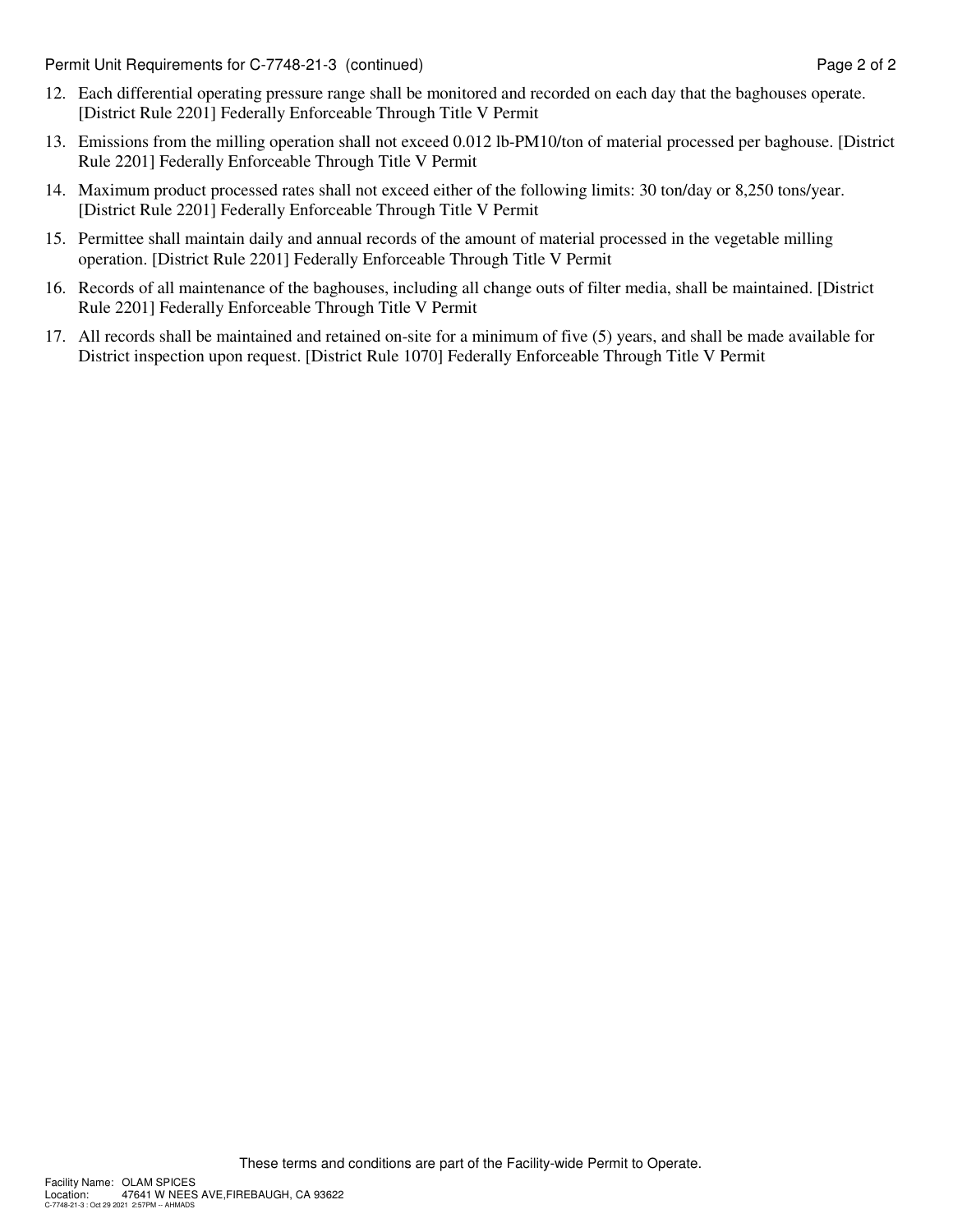### **PERMIT UNIT:** C-7748-22-4 **EXPIRATION DATE:** 07/31/2025

### **EQUIPMENT DESCRIPTION:**

42.15 MMBTU/HR VEGETABLE DEHYDRATION OPERATION (LINE E) WITH THREE 9 MMBTU/HR MAXON MODEL NP-LE, ONE 6.9 MMBTU/HR MAXON MODEL NP-LE AND THREE 2.75 MMBTU/HR MAXON MODEL NP-LE NATURAL GAS-FIRED BURNERS

- 1. Particulate matter emissions shall not exceed 0.1 grains/dscf in concentration. [District Rule 4201] Federally Enforceable Through Title V Permit
- 2. The exhaust stack shall vent vertically upward. The vertical exhaust flow shall not be impeded by a rain cap (flapper ok), roof overhang, or any other obstruction. [District Rule 4102]
- 3. The unit shall only be fired on PUC-regulated natural gas. [District Rules 2201, 4309, and 4801] Federally Enforceable Through Title V Permit
- 4. This dehydrator shall be operated and maintained in proper operating condition as recommended by the dehydrator's manufacturer or APCO-approved alternative procedures. [District Rule 4309] Federally Enforceable Through Title V Permit
- 5. The combined annual emissions from units -10, -11, -13, -16, and -22, during any one rolling 12 month period, shall not exceed any of the following limits: 36,163 lb-NOx/year, 1,796 lb-SOx/year, 8,770 lb-PM10/year, 94,698 lb-CO/year, and 8,580 lb-VOC/year. [District Rules 2201 and 4102] Federally Enforceable Through Title V Permit
- 6. Emissions from the natural gas-fired unit shall not exceed any of the following limits: 5.25 ppmvd NOx @ 19% O2 or 0.06 lb-NOx/MMBtu, 0.00285 lb-SOx/MMBtu, 0.014 lb-PM10/MMBtu, 20.68 ppmvd CO @ 19% O2 or 0.144 lb-CO/MMBtu, or 0.011 lb-VOC/MMBtu. [District Rules 2201, 4301, and 4309] Federally Enforceable Through Title V Permit
- 7. A copy of the manufacturer's operation specifications and maintenance instruction manual or APCO-approved alternative procedures shall be maintained on-site during normal business hours. [District Rule 4309] Federally Enforceable Through Title V Permit
- 8. Permittee shall maintain daily operation and maintenance records that demonstrate the dehydrator is operated within the limits of the manufacturer's specification, and maintenance is performed according to the manufacturer's recommendation or APCO-approved alternative procedures. [District Rule 4309] Federally Enforceable Through Title V Permit
- 9. Permittee shall maintain records which demonstrate the dehydrator is fired exclusively on PUC quality natural gas. [District Rule 4309] Federally Enforceable Through Title V Permit
- 10. Permittee shall maintain annual records of the amount of fuel used in the vegetable dehydration lines. [District Rule 2201] Federally Enforceable Through Title V Permit
- 11. Permittee shall maintain records of the combined annual NOx, SOx, PM10, CO, and VOC emissions of units -10, -11,- 13, -16, and -22. These records shall be updated monthly. [District Rule 2201] Federally Enforceable Through Title V Permit